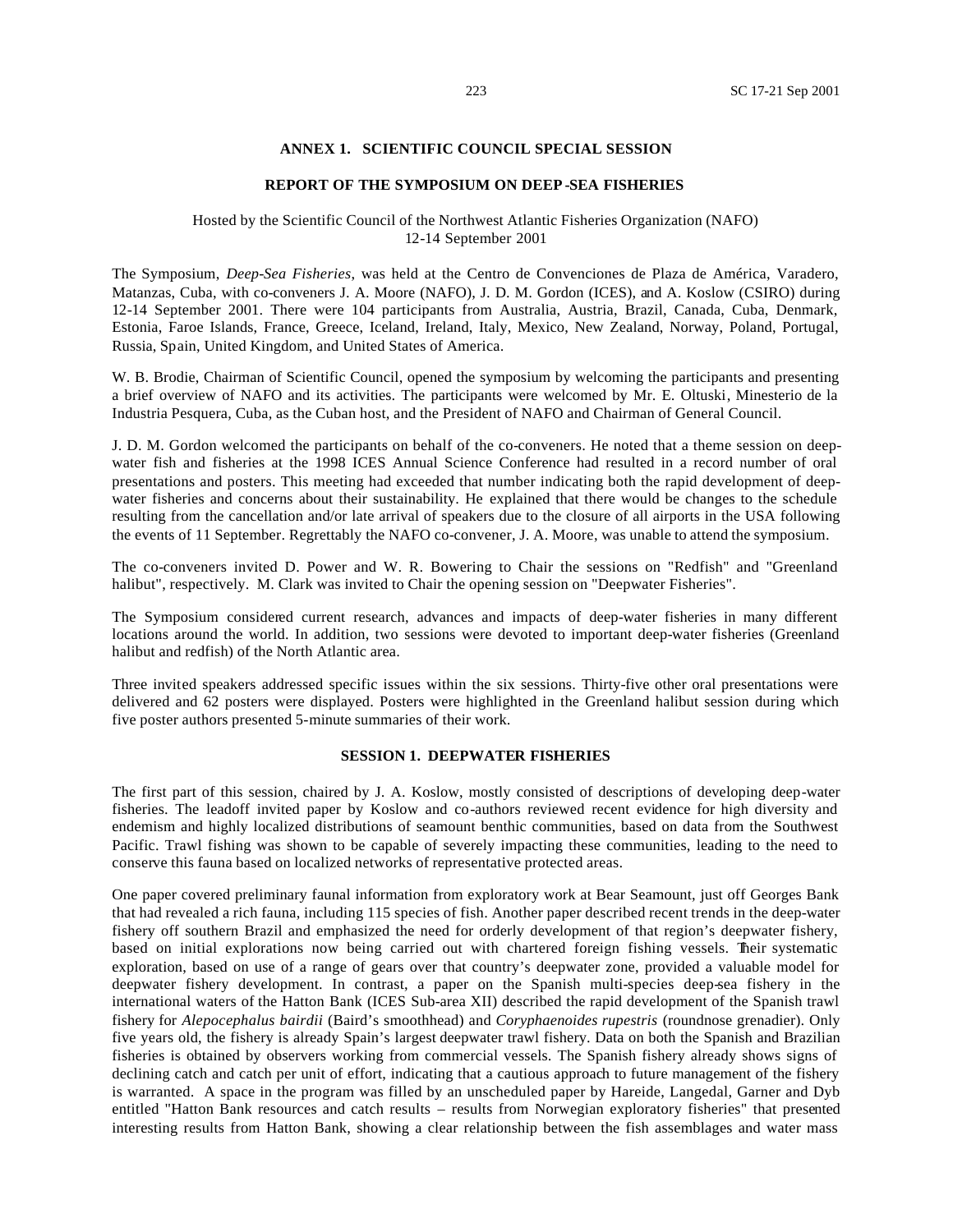characteristics. The fish fauna within the arctic-influenced water to the west of the bank had more coldwater affinities, while the fauna to the east had more typically Atlantic affinities. The authors pointed out that the present division of the region into several ICES sub-areas was probably no longer appropriate scientifically for management of the region.

Another paper on the distribution and density of carnivorous fish species around Lanzarote and Fuerteventura, Canary Islands, used multivariate statistics to extract information from commercial long-line data on community structure in relation to depth and potentially hydrological factors. Their approach illustrated the potential to obtain important ecological information from available commercial catch data. This first session ended with a review of recent catch records, which extend the range for *Hoplostethus atlanticus* (orange roughy) into Canadian waters. The catches were generally quite low, on the order of one individual per set, so the fishery potential appears negligible at present.

J. D. M. Gordon chaired the second part of this much depleted session and presented his invited paper, which aimed to provide an overview of the Rockall Trough (northeast Atlantic) and its deep-water fisheries. Deep-water fishes were first dredged from the area in 1868 and since the 1970s there have been many surveys. The deep-water fishery that began in the 1980s has been well documented and can provide insights into the fishery effects on the ecosystem. The other presentation in this session described a comparison of a long-line and a gill net fishery for *Merluccius merluccius* (hake) in deep-water off southern Portugal.

#### **SESSION 2. GREENLAND HALIBUT**

This session, which was chaired by W. R. Bowering, comprised 10 presentations grouped into three themes. Two papers were concerned with the effects of fishing on growth and fishing patterns. Two papers considered stock structure issues and six papers described studies on maturation (e.g. length- and age-at-maturity, ovarian maturation and fecundity). The concluding discussion focused almost entirely on the maturation issues. The key results were 1) that length and age at maturity indicated high interannual variation among stocks throughout the North Atlantic; 2) the interpretation of the maturity cycle can be difficult since it has been shown that the fish may not spawn annually and 3) the length and age at maturity was rather similar throughout the North Atlantic except for NAFO Div. 2J+3K where fish matured at a larger size and age. It was also noted that some imprecision in the length- and age-atmaturity can be caused by errors in the visual interpretation of the immature and resting stages and it was suggested that precision could be improved by using histological techniques for interpreting maturity stages. It was also suggested that some of the annual variation observed in length- and age-at-first-maturity might be removed if sampling could be spread throughout the year. For practical purposes averaging maturity rates over some years may be useful for approximating SSB trends.

At the conclusion of the session it was suggested that it might be useful to consider whether the experience of managing long established Greenland halibut fisheries might have something to offer to the management of some of the new deep-water fisheries. It was noted that all Greenland halibut stocks declined rapidly when F increased even at relatively low average values. SSB remains at low levels in most stocks in the North Atlantic but when F is reduced the population can rebuild fairly rapidly as demonstrated by the NAFO Subarea 2 and Div. 3KLMNO stock. However, it remains to be seen whether the SSB will improve to former levels for this stock. From the experience of Greenland halibut it was clear that other species that live much longer, grow slower and have a lower reproductive potential will be much more sensitive to F, even at much lower values. Any stock rebuilding will take much longer, if it occurs at all.

#### **SESSION 3. DEEP-WATER FISHERIES; IMP ACTS ASSESSMENT AND MANAGEMENT**

The session, chaired by M. Clark opened with his invited paper describing the deepwater trawl fishery for orange roughy on seamounts off New Zealand. It was shown that seamount habitat could be severely affected by bottom trawling, with extensive removal of coral cover. Another paper showed that the large reefs of *Lophelia* off the Norwegian coast are als o vulnerable to bottom trawling. Management action has been taken to close 19 seamounts around New Zealand, and to prohibit trawling in several areas of reef habitat off the Norwegian coast.

A paper described the distribution of deepwater fish and fisheries throughout the ICES area, which was then followed by a paper presenting and discussing options for their assessment and management. This included data requirements, possible stock assessment models and approaches, and management measures. Strong decreases in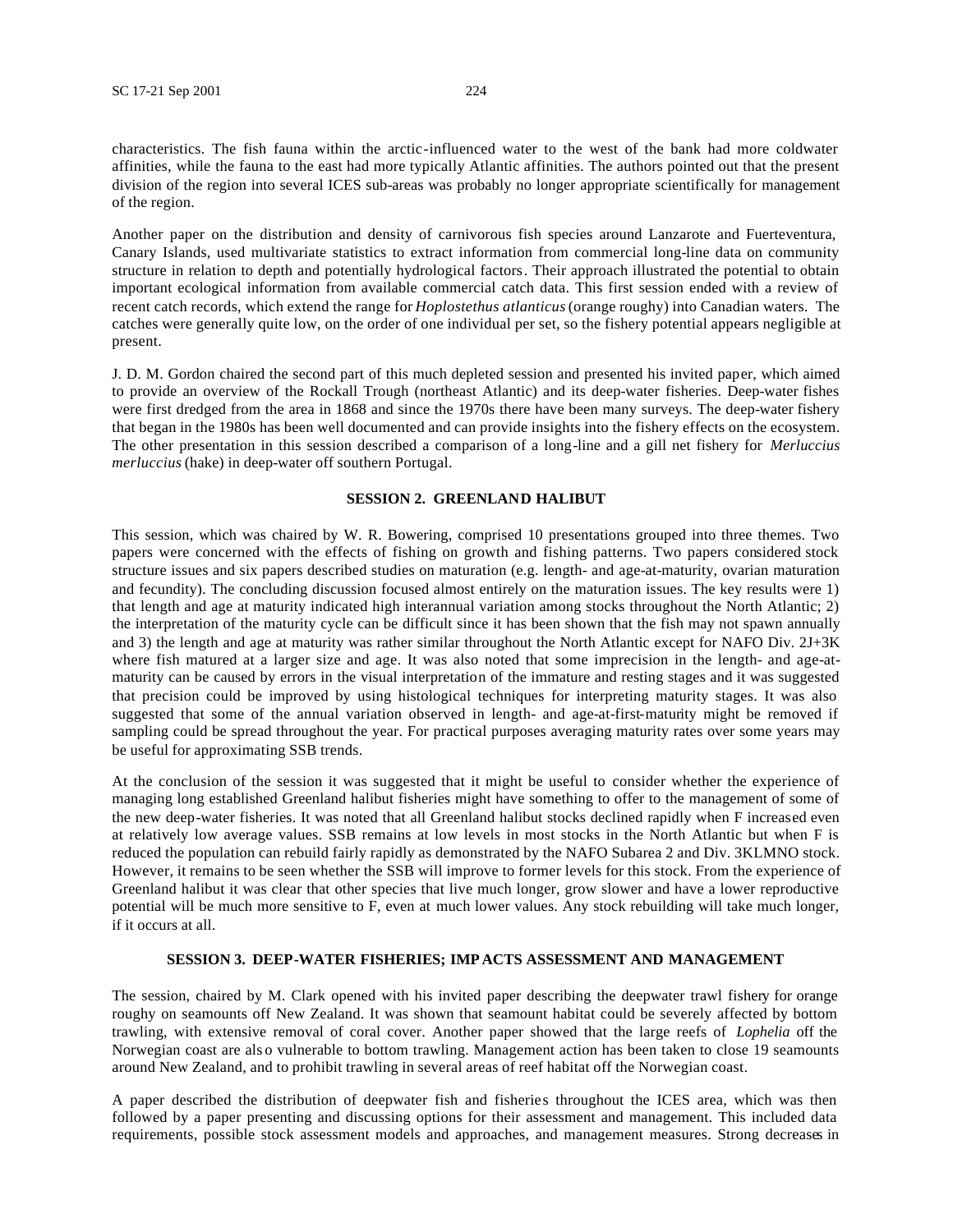catch levels and CPUE in several fisheries highlight the need for immediate management action to limit catches. ICES area boundaries also need to be revised for deep-water species, as they are not consistent with bathymetry or water masses in some areas. Several are also very large, which does not recognize the small spatial scales often necessary to monitor some of these deepwater fisheries to prevent serial depletion of populations/stocks.

Biological data were presented for several deepwater species off Ireland that further advocated a cautious approach to fishery development. Estimates of population replacement rates for deepwater species were much lower than for some shelf species.

In a paper reviewing the track record of stock assessment and fishery performance of several deepwater species, the possibility of episodic recruitment in fish like orange roughy was raised. Long periods of low recruitment between strong pulses adds a challenge to develop appropriate population models, and increases the complexity of estimating sustainable annual yields.

An account was presented of the biology and fishery for the deepwater prawn *Aristeus antennatus* in the western Mediterranean Sea. Established fishing grounds could be extended into deeper waters, but care is required to establish migration and life-history links between the areas.

#### **SESSION 4. BIOLOGY AND LIFE HISTORY**

The first paper in this session, chaired by J. D. M. Gordon, presented the results of a study of the predator prey relationships of a small, isolated deep-water fish assemblage in the Skagerrak. The food web showed quite clearly the links between the demersal fish and their pelagic prey that appears to be a common feature of the exploited deepwater fishes. A paper on the trophic ecology of the blue whiting in the northeastern Atlantic described the diet and the degree of overlap both within different length classes of the species and also between other pelagics. The role of this species in providing a food source for deep-sea fishes and in transporting the products of the rich plankton blooms of Nordic Seas to the northeastern Atlantic was indicated. How the products of surface production might reach the deeper waters was one of the aspects discussed in a paper on the deep-scattering layers of the Baja California, Mexico.

A study of the behaviour of deep-water fishes in nine habitats observed in the Bay of Biscay using a manned submersible showed that some species were more flexile than others in their choice of habitat. A multivariate analysis of the numerous observed parameters grouped the species in to a number of assemblages associated with one or more habitat types.

Four papers dealt with aspects of the biology of the deep-water witch flounder (*Glyptocephalus cynoglossus*), the deep-water sharks, the blue hake (*Antimora rostrata*) and the roughhead grenadier (*Macrourus berglax*). These four papers, covering a wide range of taxa exemplified some of the many of the characteristics of deep-water species such as slow growth, high age at first maturity, non-seasonal reproduction and missing stages in the life cycle.

#### **SESSION 5. REDFISH**

This session was chaired by D. Power and comprised three oral presentations and three posters dealing with various aspects of the biology, ecology and population structure of various species of redfish from the North Atlantic based on both commercial fisheries and fishery-independent surveys.

The three oral presentations covered a variety of topics. The first was a paper on the stock structure and ecology of *S. mentella* and suggested that only a single stock exists in the Irminger Sea. The second paper presented an age validation for *S. mentella* in NAFO Div. 3M and suggested density-dependent growth may be occurring for the 1990 year-class. The final paper provided Norwegian information from a long-line and gillnet fishery for the 'giant' *S. marinus* conducted along the Reykjanes Ridge. The data suggested CPUE declined by 27-85% between 1996 and 1997 before the fishery ceased due to a decline in its economic viability.

The session discussion focused on the population structure and migrations of *S. mentella* in the Irminger Sea. There was no general consensus amongst the participants on whether there were one stock or three.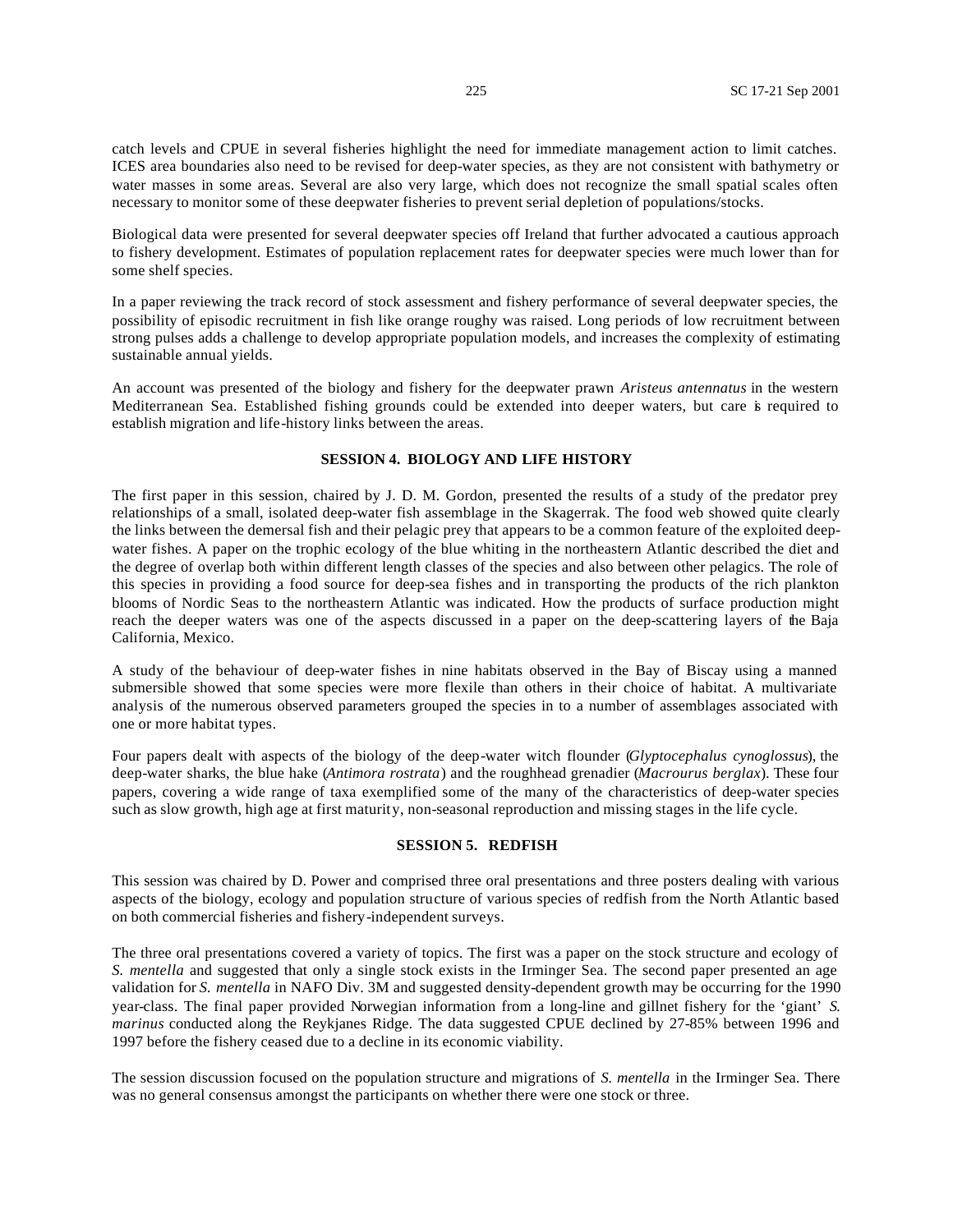#### **SESSION 6. FISHERIES ECOLOGY**

This session, chaired by J.D.M. Gordon opened with a paper on uncertainties in the age estimation of *Coryphaenoides rupestris* (roundnose grenadier) caused by the removal of the accumulated biomass of older fish at the start of the fishery. Another paper, also utilizing otoliths, described a preliminary attempt to use otolith microchemistry to test the hypothesis that there is only one stock of *Aphanopus carbo* (black scabbardfish) in the North East Atlantic.

A paper describing studies on the distribution growth and exploitation of *Argentina silus* (greater silver smelt) in Norwegian Sea during the early 1980s was followed by a presentation on some of the results of acoustic surveys in the early 1990s. At the start of the fishery this species was managed by TAC but this has now changed to a control of effort by licensing. A paper on the size structure and production of ten demersal species off the Canadian shelf demonstrated the importance of predation as a link between the species in the community and the importance of life history parameters in determining dominance. The deep-bathyal, oligotrophic ecosystem of the western Mediterranean is co-dominated by fish and decapod crustacea. A paper described an analysis of the intensity of faunal change in relation to size and depth using material from two surveys to the southwest of the Balearic Islands.

In the summing up it was noted that otolith collections could be an important record of past history both for age composition and stock identification and should be archived. The Mediterranean, although sharing many of the same deep-water fish species of the Atlantic, is a very different ecosystem (e.g. high temperature, oligotrophic) and the maximum size of many species tends to be smaller. Comparative studies between the Mediterranean and the Atlantic could yield useful insights into processes in the deep-sea.

#### **POSTER SESSION**

A total of 64 posters, including the five that were associated with short presentations, were on display throughout the symposium and there was a lunchtime viewing session where the authors were present to answer questions.

#### **SUMMING UP AND DISCUSSION**

W. B. Brodie invited each of the chairs of the six sessions to present an overview of their session and to highlight what they considered to be the key results and concerns. The session specific outputs from these summaries have been incorporated in the report of each session described above.

In the general discussion it was considered that the emerging deep-water fisheries could learn from the experience in managing some of the longer established fisheries such as Greenland halibut and redfish. The 2001 report of the ICES Working Group on the Biology and Assessment of Deep-sea Fishery Resources had, at the request of NEAFC, made a first attempt at ranking life history characteristics of deep-water fish in relation to these two species. A recurring theme in many papers had been the fact that the current ICES Sub-areas and Divisions are, in many instances, unsuitable in terms of bathymetry and water masses for reporting information on deep-water species. Given the high discard rates and likely high mortality of escapees in trawl fisheries it was considered to be important to report catch and not simply landings. There is increasing public awareness about the impact of fishing activities on the deep-water ecosystem and the conservation of deep-water coral reefs and seamounts were good examples of how there should be wider involvement in the decision making process. The importance of the use of non-invasive technology for studies in the deep-sea, such as the plans for further exploration of the Bear Seamount, is an area that should be given greater priority.

#### **CONCLUSION**

The Chairman of the NAFO Scientific Council thanked the host country and ICES and CSIRO, for their support in making the Symposium possible. He also thanked the co-conveners for organizing such an interesting and varied collection of papers and posters and the session chairs for helping the meeting to run smoothly. The day-to-day organization had been difficult because some speakers, including one of the co-conveners, had been unable to attend the meeting. The efforts of the Secretariat in coping with these changes were gratefully acknowledged. It is intended to publish a selection of the papers in the *Journ al of Northwest Atlantic Fishery Science* within a target time frame of one year.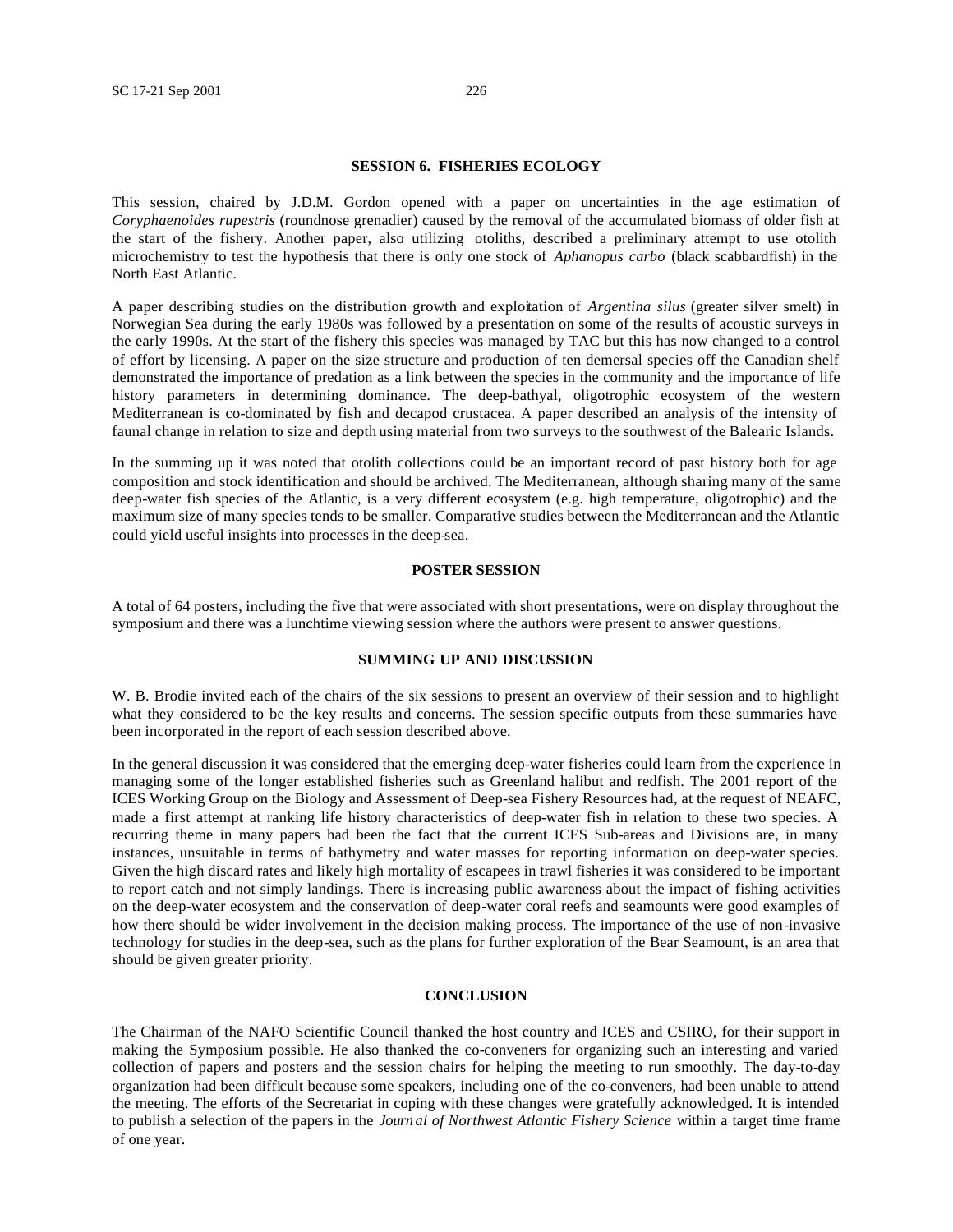## **SYMPOSIUM SCHEDULE\***

# **WEDNESDAY, 12 SEPTEMBER 2001**

0800-0830 Registration

0830-0900 Introduction

## **SESSION 1. DEEPWATER FISHERIES (PART 1)**

**Chair**: J. A. Koslow

| <b>Time</b>           | Paper<br>No. | <b>Author(s)</b> and Title                                                                                                                                                                                                           |
|-----------------------|--------------|--------------------------------------------------------------------------------------------------------------------------------------------------------------------------------------------------------------------------------------|
| 0900-0930             | 1.1          | Invited paper: KOSLOW, J. A., B. RICHER DE FORGES, and K. GOWLETT-HOLMES.<br>Biodiversity and conservation in the deep sea: the impact of deepwater fisheries.                                                                       |
| 0930-0950             | 1.2          | MOORE, J. A., M. VECCHIONE, K. E. HATEL, B. B. COLLETTE, J. K. GABRAITH, R.<br>GIBBONS, M. TURNIPSEED, M. SOUTHWORTH, and E. WATKINS. Biodiversity of<br>Bear seamount, New England seamount chain: results of exploratory trawling. |
| 0950-1010             | 1.3          | PEREZ, J. A. A., R. WAHRLICH, P. R. PEZZUTO, P. R. SCHWINGEL, F. R. A. LOPES,<br>and M. RODRIGUES-RIBEIRO. Deep-sea fishery off southern Brazil: recent trends of the<br>Brazilian fishing industry.                                 |
| 1010-1030             | 1.4          | POWELL, S. M., R. L. HAEDRICH, and J. D. MCEACHRAN. The deep-sea fish fauna of<br>the northern Gulf of Mexico. (read by title)                                                                                                       |
| 1030 - 1100           |              | <b>Break</b>                                                                                                                                                                                                                         |
| 1100-1120             | 1.5          | LORANCE, P., F. UIBLEIN, and R. C. EGUIA. Distribution and density of carnivorous fish<br>species around Lanzarote and Fuerteventura, Canary Islands.                                                                                |
| 1120-1140             | 1.6          | DURAN MUÑOZ, P., E. ROMÁN MARCOTE. The Spanish multi-species deep-sea fishery<br>at Hatton Bank (North East Atlantic): 1996-2000.                                                                                                    |
| 1140-1200             | 1.7          | KULKA, D., D. T. THEMELIS, and R. G. HALLIDAY. Distribution and biology of orange<br>roughy (Hoplostethus atlanticus Collette 1889) in Canadian waters.                                                                              |
| 1200-1330             |              | Lunch                                                                                                                                                                                                                                |
|                       |              | <b>SESSION 2. GREENLAND HALIBUT</b>                                                                                                                                                                                                  |
| Chair: W. R. Bowering |              |                                                                                                                                                                                                                                      |
| 1330-1350             | 1.8          | HØINES, Å. S., and K. KORSBREKKE.<br>Variation in population structure of Northeast<br>Arctic Greenland halibut <i>Reinhardtius hippoglossoides</i> ) based on data from Norwegian<br>surveys in the period 1992-2000.               |
| 1410-1430             | 1.9          | SIMONSEN, C. S., and M. A. TREBLE. Tagging mortality of Greenland halibut.                                                                                                                                                           |
| 1430-1450             | 1.10         | HUSE, I., and T. JOHANSEN. Trends in growth parameters analyzed in the light of selection<br>responses to the exploitation of Greenland halibut.                                                                                     |
| 1450-1530             |              | <b>Break</b>                                                                                                                                                                                                                         |
| 1530-1550             | 1.11         | JUNQUERA, S., E. ROMÁN, J. MORGAN, M. SAINZA, and G. RAMILO. Time scale of<br>ovarian maturation in Greenland halibut.                                                                                                               |

\* The list of documents and the sequence of presentations may have changed during the symposium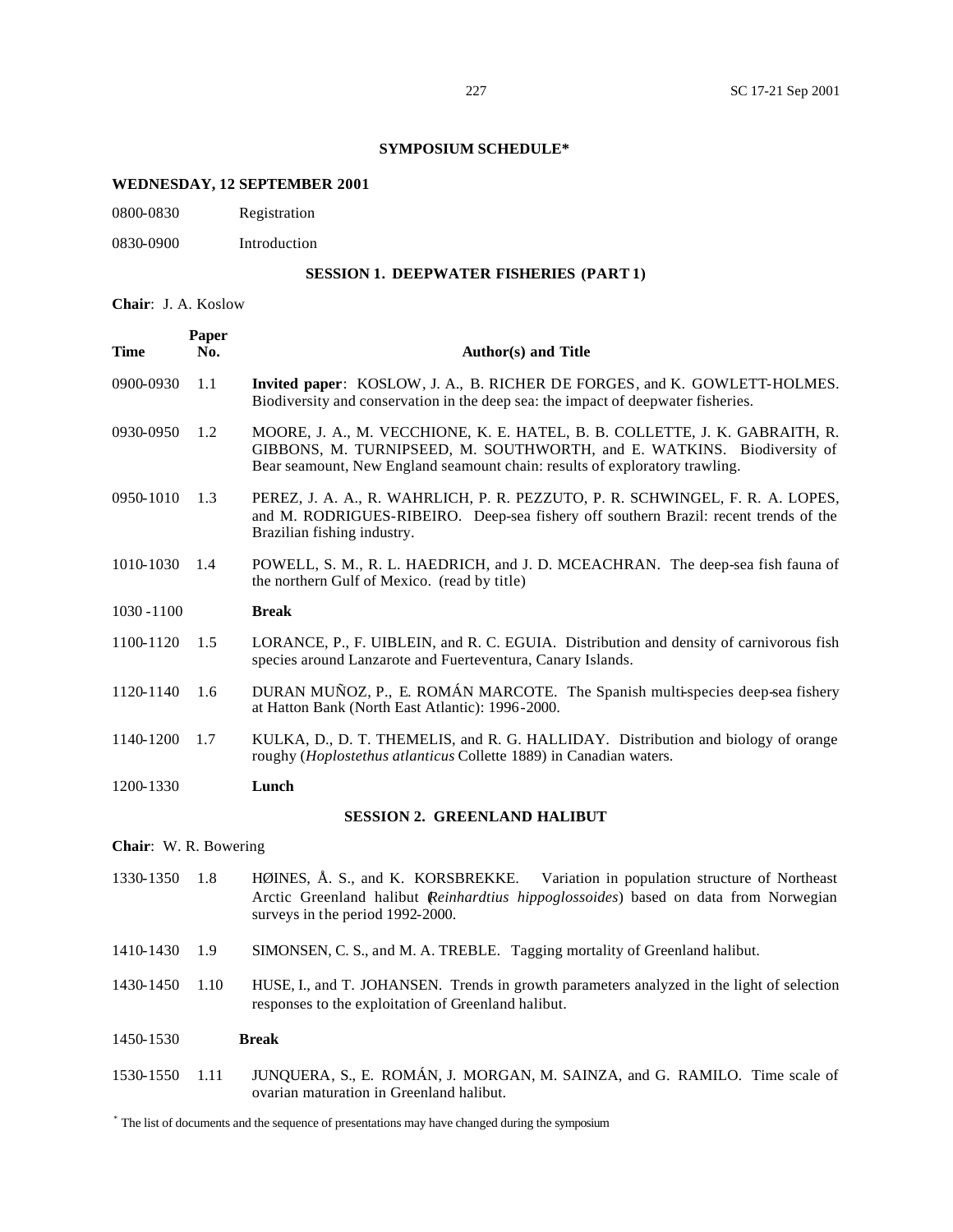| <b>Time</b> | Paper<br>No. | <b>Author(s)</b> and Title                                                                                                                                                                                                                    |
|-------------|--------------|-----------------------------------------------------------------------------------------------------------------------------------------------------------------------------------------------------------------------------------------------|
| 1550-1610   | 1.12         | MORGAN, M. J., W. R. BOWERING, A. C. GUNDERSEN, Å HØINES, B. MORIN, O.<br>SMIRNOV, and E. HJØRLEIFSSON. Comparative analyses of Greenland halibut<br>(Reinhardtius hippoglossoides) maturation for populations throughout the North Atlantic. |
| 1610-1635   |              | <b>Poster pursuit:</b> POSTER AUTHORS. 5 min. presentations (max. 3 graphics) of Greenland<br>halibut posters P.1 to P.5 (originally offered as oral presentations)                                                                           |
| 1610-1615   | $1-P.1$      | ALBERT, O. T. Northeast Arctic Greenland halibut (Reinhardtius hippoglossoides)<br>population structure from nursery to spawning area.                                                                                                        |
| 1615-1620   | $1-P.2$      | GUNDERSEN, A. C., O. S. KJESBU, K. H. NEDREAAS, and O. T. ALBERT. Maturity of<br>northeast Arctic Greenland halibut (Reinhardtius hippoglossoides).                                                                                           |
| 1620-1625   | $1-P.3$      | TUENE, S., A. C. GUNDERSEN, W. EMBLEM, I. FOSSEN, J. BOJE, P. STEINGRUND<br>and L. H. OFSTAD. Maturation and occurrence of Atresia on oocytes of Greenland halibut<br>(Reinhardtius hippoglossoides, Walbaum).                                |
| 1625-1630   | $1-P.4$      | GUNDERSEN, A. C., J. BOJE, O. A. JØRGENSEN, E. HJØRLEIFSSON, C. S.<br>SIMONSEN, I. FOSSEN, L. H. OFSTAD, and H.-J. RÄTZ. Variability in fecundity and total<br>egg production for West Nordic Greenland halibut.                              |
| 1630-1635   | $1-P.5$      | HØINES, Å. S., and K. KORSBREKKE Some aspects of a times series of longline catch-<br>per-unit of effort data for Greenland halibut (Reinhardtius hippoglossoides).                                                                           |
| 1635-1700   |              | <b>Discussion on Greenland halibut</b>                                                                                                                                                                                                        |

## **THURSDAY, 13 SEPTEMBER 2001**

1120-1330 **Poster viewing and lunch**

# **SESSION 3. DEEPWATER FISHERIES: IMPACTS, ASSESSMENT AND MANAGEMENT**

**Chair**: M. Clark

| 0830-0900 | 2.1 | <b>Invited paper:</b> CLARK, M. Deepwater Fisheries and their impact on seamount habitat in<br>New Zealand.                                                 |
|-----------|-----|-------------------------------------------------------------------------------------------------------------------------------------------------------------|
| 0900-0920 | 2.2 | KOSLOW, J. A., and G. N. TUCK. The boom and bust of deep-sea fisheries: why haven't<br>we done better?                                                      |
| 0920-0940 | 2.3 | FOSSÅ, J. H., P. B. MORTENSEN, T. MOLDSKRED, and D. M. FUREVIK. Protection<br>and management of deep-water coral reefs in Norway.                           |
| 0940-1000 | 2.4 | SARDA, F., J. B. COMPANY, and F. MAYNOU. Deep-sea shrimp Aristeus antennatus)<br>Risso 1816 in the Catalan Sea: a review and perspectives.                  |
| 1000-1020 | 2.5 | GORDON, J. D. M., O. A. BERGSTAD, I. FIGUEIREDO, and G. MENEZES. The deep-<br>water fisheries of the ICES Area.                                             |
| 1020-1040 |     | <b>Break</b>                                                                                                                                                |
| 1040-1100 | 2.6 | LARGE, P., C. HAMMER, O. A. BERGSTAD, J. D. M. GORDON, and P. LORANCE.<br>Options for the assessment and management of deep-water species in the ICES area. |
| 1100-1120 | 2.7 | CLARKE, M. W., P. L. CONNOLLY, and C. J. KELLY. A life-history approach to stock<br>assessment of deepwater fish in the northeast Atlantic.                 |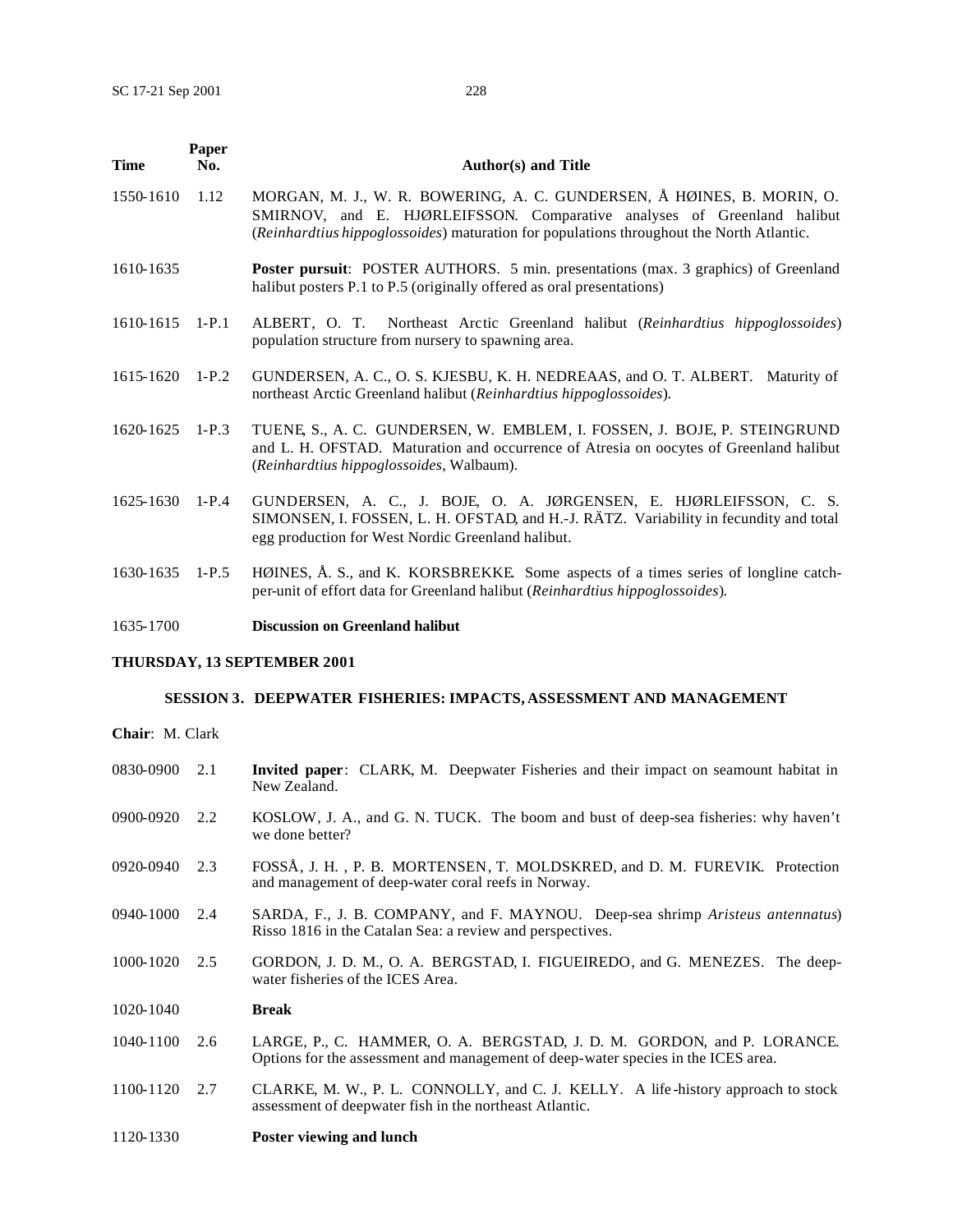#### **SESSION 4. BIOLOGY AND LIFE HISTORY**

**Chair**: J. D. M. Gordon

| <b>Time</b> | Paper<br>No. | <b>Author(s) and Title</b>                                                                                                                                                                                       |
|-------------|--------------|------------------------------------------------------------------------------------------------------------------------------------------------------------------------------------------------------------------|
| 1330-1400   | 2.8          | BERGSTAD, O. A., Å. D. WIK, and Ø. HILDRE. Predator-prey relations and food sources<br>of the Skagerrak deep-water fish assemblage.                                                                              |
| 1400-1420   | 2.9          | BJELLAND, O., T. MONSTAD, and O. A. BERGSTAD. Trophic ecology of blue whiting<br>(Micromesistius poutassou (Risso), Gadidae).                                                                                    |
| 1420-1440   | 2.10         | UIBLEIN, F., P. LORANCE, and D. LATROUITE. Interspecific comparison of deep-sea<br>fish locomotion behaviour and habitat selection.                                                                              |
| 1440-1500   | 2.11         | WIGLEY, S E., and J. M. BURNETT. Preliminary estimates of biological and yield<br>characteristics for deep-water witch flounder (Glyptocephalus cynoglossus) in the Georges<br>Bank-Southern New England Region. |
| 1500-1520   | 2.12         | CLARKE, M. W., P. L. CONNOLLY, and J. J. BRACKEN. Biology of exploited deep-water<br>sharks west of Ireland and Scotland.                                                                                        |
| 1520-1550   |              | <b>Break</b>                                                                                                                                                                                                     |
| 1550-1610   | 2.13         | KULKA, D. W. Distribution and biology of blue hake in Canadian Atlantic waters.                                                                                                                                  |
| 1610-1630   | 2.14         | MURUA, H. Roughhead grenadier (Macrourus berglax) biology and population structure in<br>NAFO Divisions 3KLMN.                                                                                                   |
| 1630-1650   | 2.15         | ROBINSON, C. J., and J. GOMEZ-GUTIÉRREZ. On the behavior and composition of dense<br>deep scattering layers related to the shelf-break area along the northwest coast of Baja<br>California, Mexico.             |
| 1650-1730   |              | <b>Discussion</b>                                                                                                                                                                                                |

## **FRIDAY, 14 SEPTEMBER 2001**

#### **SESSION 1. DEEPWATER FISHERIES (PART 2)**

- **Chair**: J. D. M. Gordon
- 0900-0930 3.1 **Invited paper**: GORDON, J. D. M. The Rockall Trough, North East Atlantic: an account of the change from one of the best-studied deep-water ecosystems to one that is being subjected to unsustainable fishing activity.
- 0930-0950 3.2 SANTOS, M. N., K. ERZINI, M. B.GASPAR, C. C. MONTEIRO, R. SÁ, L. BENTES, J. M. S. GONÇALVES, P. G. LINO, and J. RIBEIRO. Comparison of long-line and monofilament gill net selectivity for hake (*Merluccius merluccius*) in the Algarve (Southern Portugal).
- 0950-1010 **Discussion**
- 1010-1040 **Break**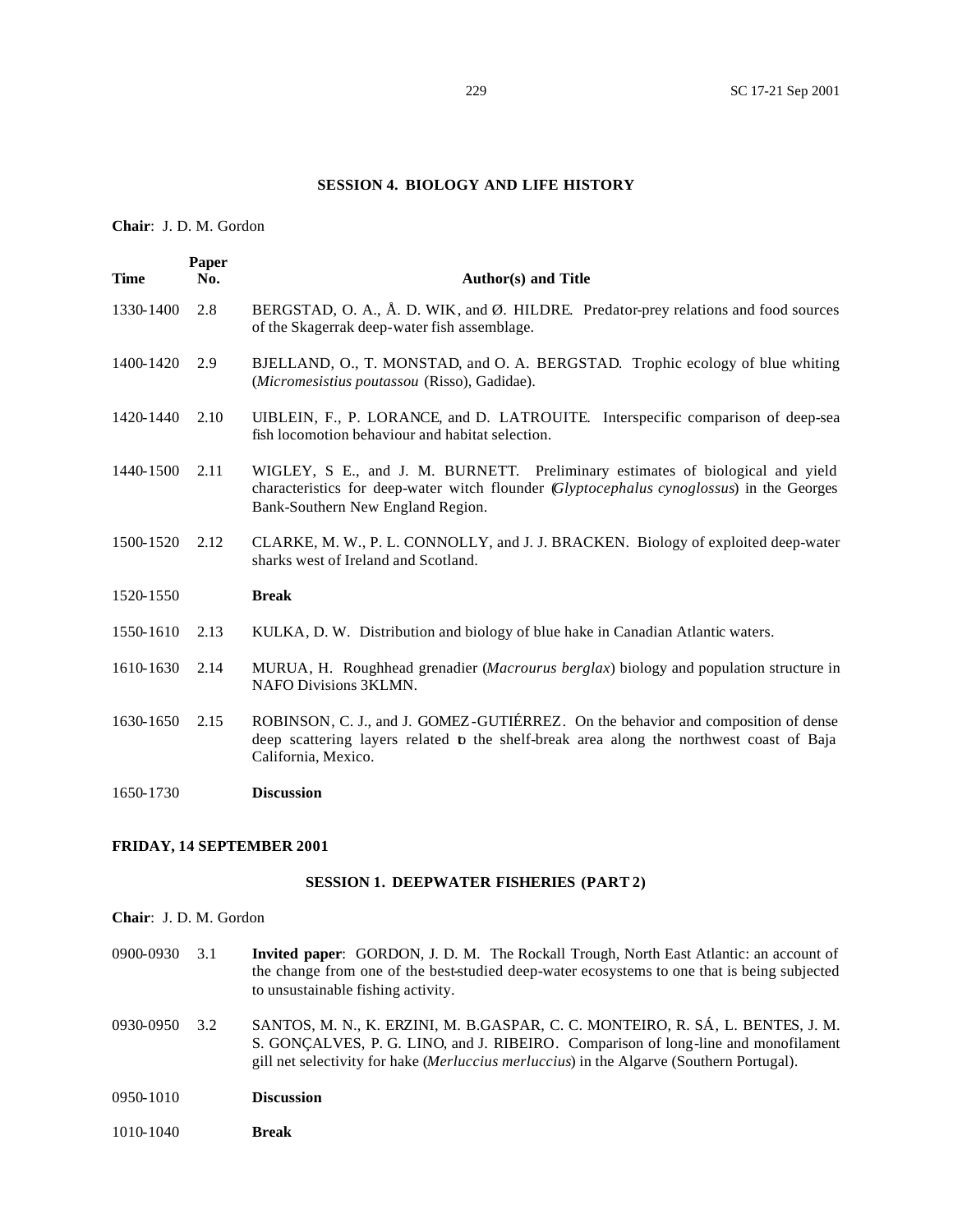## **SESSION 5. REDFISH**

## **Chair**: D. Power

| Time                   | Paper<br>No. | <b>Author(s) and Title</b>                                                                                                                                                                                                                                                     |
|------------------------|--------------|--------------------------------------------------------------------------------------------------------------------------------------------------------------------------------------------------------------------------------------------------------------------------------|
| 1040-1100              | 3.3          | SABORIDO-REY, F., D. GARABANA-BARRO, and C. STRANSKY. A review of the<br>population structure and ecology of redfish species in the Irminger Sea and adjacent waters.                                                                                                          |
| 1100-1120              | 3.4          | SABORIDO-REY, F. Age and growth of redfish (Sebastes marinus, S. mentella and S.<br><i>fasciatus</i> ) in Flemish Cap (Northwest Atlantic).                                                                                                                                    |
| 1120-1140              | 3.5          | HAREIDE, N.-R., G. GARNES, and G. LANGEDAL The boom and bust of the Norwegian<br>longline fishery for redfish (Sebastes marinus 'giant') on the Reykjanes Ridge.                                                                                                               |
| 1140-1200              |              | <b>Discussion</b>                                                                                                                                                                                                                                                              |
| 1200-1330              |              | Lunch                                                                                                                                                                                                                                                                          |
|                        |              | <b>SESSION 6. FISHERIES ECOLOGY</b>                                                                                                                                                                                                                                            |
| Chair: J. D. M. Gordon |              |                                                                                                                                                                                                                                                                                |
| 1330-1400              | 3.7          | LORANCE. P., F. GARREN, and J. VIGNEAU. Age estimation of the roundnose grenadier<br>(Coryphaenoides rupestris), effects of uncertainties on ages.                                                                                                                             |
| 1400-1420              | 3.8          | SWAN, S. C., J. D. M. GORDON, and T. SHIMMIELD. Preliminary investigations on the<br>uses of otolith microchemistry for stock discrimination of the deep-water black scabbardfish<br>(Aphanopus carbo) in the North East Atlantic.                                             |
| 1420-1440              | 3.9          | JOHANNESSEN, A., and T. MONSTAD. Distribution, growth and exploitation of greater<br>silver smelt (Argentina silus) (Ascanius) in Norwegian waters 1980-1983.                                                                                                                  |
| 1440-1500              | 3.10         | MONSTAD, T., and A. JOHANNESSEN. Acoustic recordings of greater silver smelt<br>(Argentina silus) in Norwegian waters and West of the British Isles, 1989-1994.                                                                                                                |
| 1500-1520              | 3.11         | MURILLO, M. N. M. Size structure and production in a demersal fish community.                                                                                                                                                                                                  |
| 1520-1550              |              | <b>Break</b>                                                                                                                                                                                                                                                                   |
| 1550-1610              | 3.12         | MORALES-NIN, B., F. MAYNOU, F.SARDÁ, J. CARTES, J. MORANTA, E. MASSUTÍ,<br>J. COMPANY, G. ROTLA NT, A. BOZZANO, C. STEFANES CU, AND C. LIRÓ. Size<br>influence in zonation patterns in fishes and crustaceans from the deep-water communities of<br>the western Mediterranean. |
| 1610-1630              |              | <b>Discussion</b>                                                                                                                                                                                                                                                              |
| 1650-1730              |              | Summing up                                                                                                                                                                                                                                                                     |

## **POSTER PRESENTATIONS**

# Poster<br>No.

## **No. Author(s) and Title**

P.1. GIL, J., and I. SOBRINO. Studies on reproductive biology of the red (blackspot) seabream (*Pagellus bogaraveo* (Brünnich, 1678)) from the Strait of Gibraltar (ICES IXa/Atlantic South-west of Spain).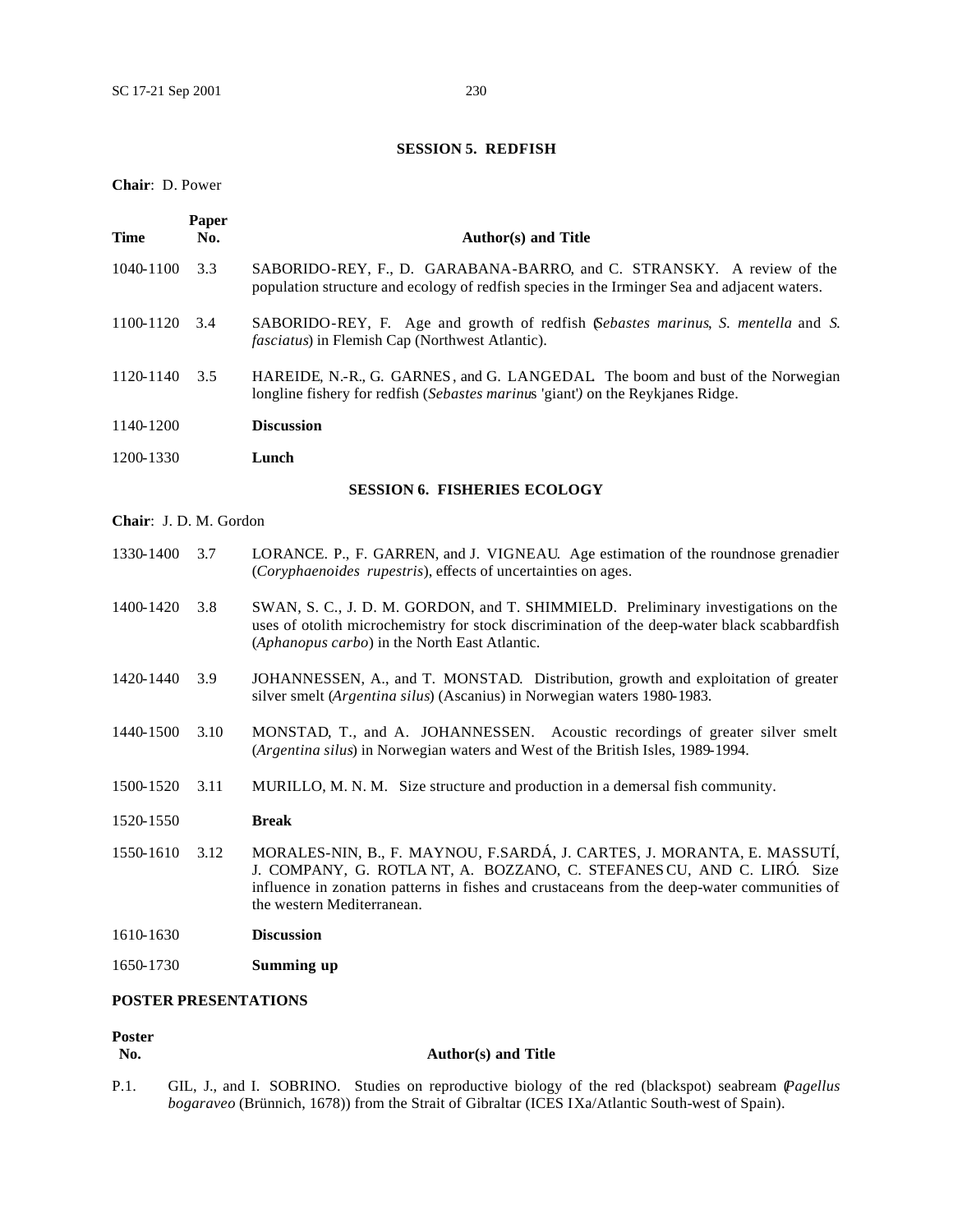#### **No. Author(s) and Title**

- P.2. GUNDERSEN, A. C., A. K. WOLL, and I. FOSSEN. Spawning of Greenland halibut (*Reinhardtius hippoglossoides*) in East Greenland waters.
- P.3 BAKAY, YU. I. Results from the analysis of geographical variability in parasite fauna of redfish, *Sebastes mentella*, from the North Atlantic.
- P.4. SOBRINO, I., and J. GIL. Studies on age determination and growth pattern of the red (blackspot) seabream (*Pagellus bogaraveo* (Brünnich, 1678)) from the Strait of Gibraltar: application to the species migratory pattern.
- P.5. VASCONCELOS, P., and N. R. BRAZ. Proximate composition of the deep-sea crab, *Chaceon affinis*, from an exploratory fishery off Madeira Island (Portugal - Eastern Central Atlantic).
- P.6. VASCONCELOS, P., and N. R. BRAZ. Meat yield of the deep-sea crab, *Chaceon affinis*, from an exploratory fishery off Madeira Island (Portugal - Eastern Central Atlantic).
- P.7. CARBONELL, A., M. GARCÍA, P. PEREDA, A. ESTEBAN, G. POMAR, M. GAZA, A. TORRES, AND J. L. PERÉZ GIL. The deepwater red shrimp fishery in the Spanish Mediterranean Sea.
- P.8. MADURELL, T., and J. E. CARTES. Spatio-temporal patterns in a demersal fish assemblage of the Ionian Sea (Eastern Mediterranean).
- P.9. PAIS, C., M. E. COSTA, S. OLIM, and T. C. BORGES. Biodiversity as a result of the by-catch from the commercial trawl fisheries off the southern Portuguese Coast.
- P.10. COSTA, M. E., S. OLIM, C. PAIS, and T. C. BORGES The importance of by-catch from commercial trawl fisheries off the South Coast of Portugal.
- P.11. FOSSEN, I., O. A. JØRGENSEN, and C. GUNDERSEN. Roughhead grenadier (*Macrourus berglax*) in the waters of East Greenland distribution and biology.
- P.12. SOBRINO, I., Y. VILA, F. RAMOS and A. MEDINA. Identification and quantification of the agepigment, lipofuscin, in brains of the deep-water rose shrimp *Aristeus antennatus* (Risso, 1816).
- P.13 KJERSTAD, M., and I. FOSSEN. Utilization of deep-sea sharks at Hatton Bank in the North Atlantic.
- P.14. DEMESTRE, M., and J. E. CARTES. Estimating secondary production in the deep-water shrimp *Aristeus antennatus* in Catalono-Balearic Basin (Western Mediterranean).
- P.15 POLITOU, C. Y., S. KAVADAS, CH. MYTILINEOU, A. TURSI, P. LEMBO, and R. CARLUCCI. Fisheries resources in the deep waters of the Eastern Mediterranean (Greek Ionian Sea).
- P.16. LEFKADITOU, E., and G. D' ONGHIA. *Loligo forbesi* and ommastrephid squid by-catches on the Northeastern Ionian slope: preliminary analysis of stock structure based on exploratory trawling.
- P.17. MYTILINEOU, CH., P. MAIORANO, S. KAVADAS, G. D' ONGHIA, K. KAPIRIS, and F. CAPEZZUTO. Size structure comparison in some demersal species between two areas of different fishing impact in the deepwaters of eastern-central Mediterranean (Ionian Sea).
- P.18. D'ONGHIA, G., C.-Y. POLITOU, F. MASTROTOTARO, CH. MYTILINEOU, and A. MATARRESE. Biodiversity from the upper slope demersal community of eastern Mediterranean: preliminary comparison between two areas with and without fishing impact.
- P.19. SION, L, G. D'ONGHIA, A. TURI, and CH. MYTILINEOU. First data on distribution and biology of *Squalus blainvillei* (Risso, 1826) from the eastern Mediterranean Sea.
- P.20. D'ONGHIA G., R. CARLUCCI, P. MAIORANO, and M. PANZA. Discards from deep-water bottom trawling in the eastern-central Mediterranean Sea and effects of mesh size changes.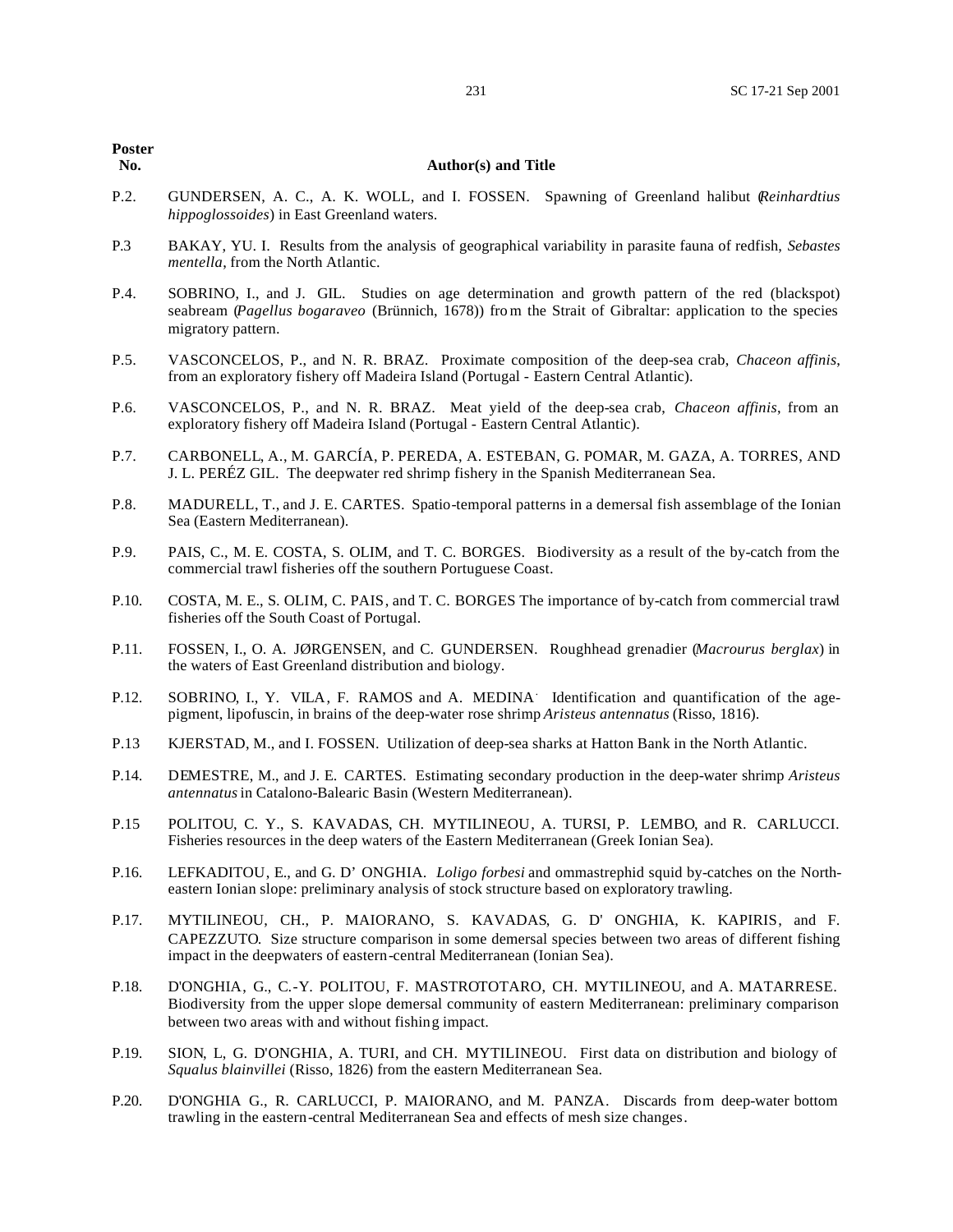| Poster<br>No. | <b>Author(s) and Title</b>                                                                                                                                                                                                                                                                                                 |
|---------------|----------------------------------------------------------------------------------------------------------------------------------------------------------------------------------------------------------------------------------------------------------------------------------------------------------------------------|
| P.21.         | MAIERS, L., M. TREBLE, M. McPHERSON, and J. REIST. The potential of microsatellite analysis to<br>discriminate stocks of Greenland halibut (Reinhardtius hippoglossoides) in the Canadian Arctic.                                                                                                                          |
| P.22.         | RINELLI, P., T. ROMEO, T. BOTTARI, and S. GRECO. Maturity and growth of Aristaeomorpha<br>foliacea in Tyrrhenian Sea (central Mediterranean).                                                                                                                                                                              |
| P.23.         | GIORDANO D., G. FLORIO, T. BOTTARI, and S. GRECO. Occurrence of Histioteuthis bonnellii and<br>Histioteuthis reversa (Cephalopoda: Histioteuthidae) in the southern Tyrrhenian Sea (western<br>Mediterranean).                                                                                                             |
| P.24.         | DESANTIS S., M. LABATE, F. CIRILLO, G. M LABATE, P. MAIORANO, and G. D'ONGHIA.<br>Testicular activity and sperm glycoproteins in giant red shrimp Aristaeomorpha foliacea.                                                                                                                                                 |
| P.25.         | HUSE, I., A. C. GUNDERSEN, Å. HØINES, and A. V. SOLDAL. Unaccounted mortality of Greenland<br>halibut in trawl fishery.                                                                                                                                                                                                    |
| P.26.         | ERZINI, K., E. PUENTE, J. M. S. GONÇALVES, L ARREGUI, L. BENTES, P. G. LINO, and J.<br>RIBEIRO. The influence of hook model and size on catch rates, hooking position and by-catch in the hake<br>deep-water semi-pelagic longline fisheries of the Algarve (southern Portugal) and the Cantabrian Sea (Bay<br>of Biscay). |
| P.27.         | BIANCHINI, M. L., D. LEVI, and S. RAGONESE Exploitation levels and management hypotheses in the<br>red-shrimp (Aristaeomorpha foliacea) fishery of the Strait of Sicily (Mediterranean Sea).                                                                                                                               |
| P.28.         | SAMPEDRO, P., A. C. FARIÑA, and J. VALEIRAS. Morphometric analysis of Chaceon affinis<br>(Brachyura: Geryonidae), in the northwest coast of Iberian Peninsula.                                                                                                                                                             |
| P.29.         | BRUNO, I., A. C. FARIÑA, J. LANDA, and R. MORLÁN The gillnet fishery for anglerfish (Lophius<br>piscatorius) in deep-water in the northwest of Iberian Peninsula.                                                                                                                                                          |
| P.30.         | GORDON, J. D. M., S. C. SWAN, A. J. GEFFEN, and B. MORALES-NIN. Otolith microchemistry as a<br>means of identifying stocks of deep-water demersal fishes (OTOMIC).                                                                                                                                                         |
| P.31.         | CROZIER, P. Distribution and reproductive biology of two deepwater squalid sharks, Centroscymnus<br>coelolepis (Portuguese dogfish) and Centrophorus squamosus (leafscale gulper shark), in the Rockall<br>Trough area of the Northeast Atlantic.                                                                          |
| P.32.         | CASTRIOTA, L., S. CAMPAGNULUOS, and F. ANDALORO. Shrimp trawl fishery by-catch in the<br>Straits of Sicily (central Mediterranean Sea).                                                                                                                                                                                    |
| P.33.         | TRATHAN, P., A. BRIERLEY, M. BRANDON, and D. BONE. Oceanographic variability and changes in<br>Antarctic krill abundance at South Georgia.                                                                                                                                                                                 |
| P.34.         | REIS, S., D. SENA-CARVALHO, J. H. DELGADO, and M. AFONSO-DIAS. Historical overview of the<br>black scabbardfish (Aphanopus carbo Lowe, 1839) fishery in Madeira Island.                                                                                                                                                    |
| P.35.         | MORALES-NIN, B. Age determination in deep-water fish. How to validate and verify ages?                                                                                                                                                                                                                                     |
| P.36.         | MACHIAS, A., K. I. STERGIOU, and D. VATSOS. Deep-water trawling discards in the western Ionian<br>Sea.                                                                                                                                                                                                                     |

- P.37. RIHAN, D., C. P. NOLAN, R. OFFICER, F. GUILFOYLE, M. CLARKE, and J. MURRIN. Ireland's development of deepwater fisheries in the NE Atlantic.
- P.38. ANDRADE, C. A. P., and J. R. J. GOMES. Distribution patterns and niche shift in wreckfish *Polyprion americanus* (Teleostei: Poliprionidae).
- P.39. BELCARI P., M. MORI, and C. VIVA. Demographic structure and reproductive biology of A*ristaeomorpha foliacea* (Risso, 1827) in the northern Tyrrhenian Sea (western Mediterranean).

# Poste<br>No.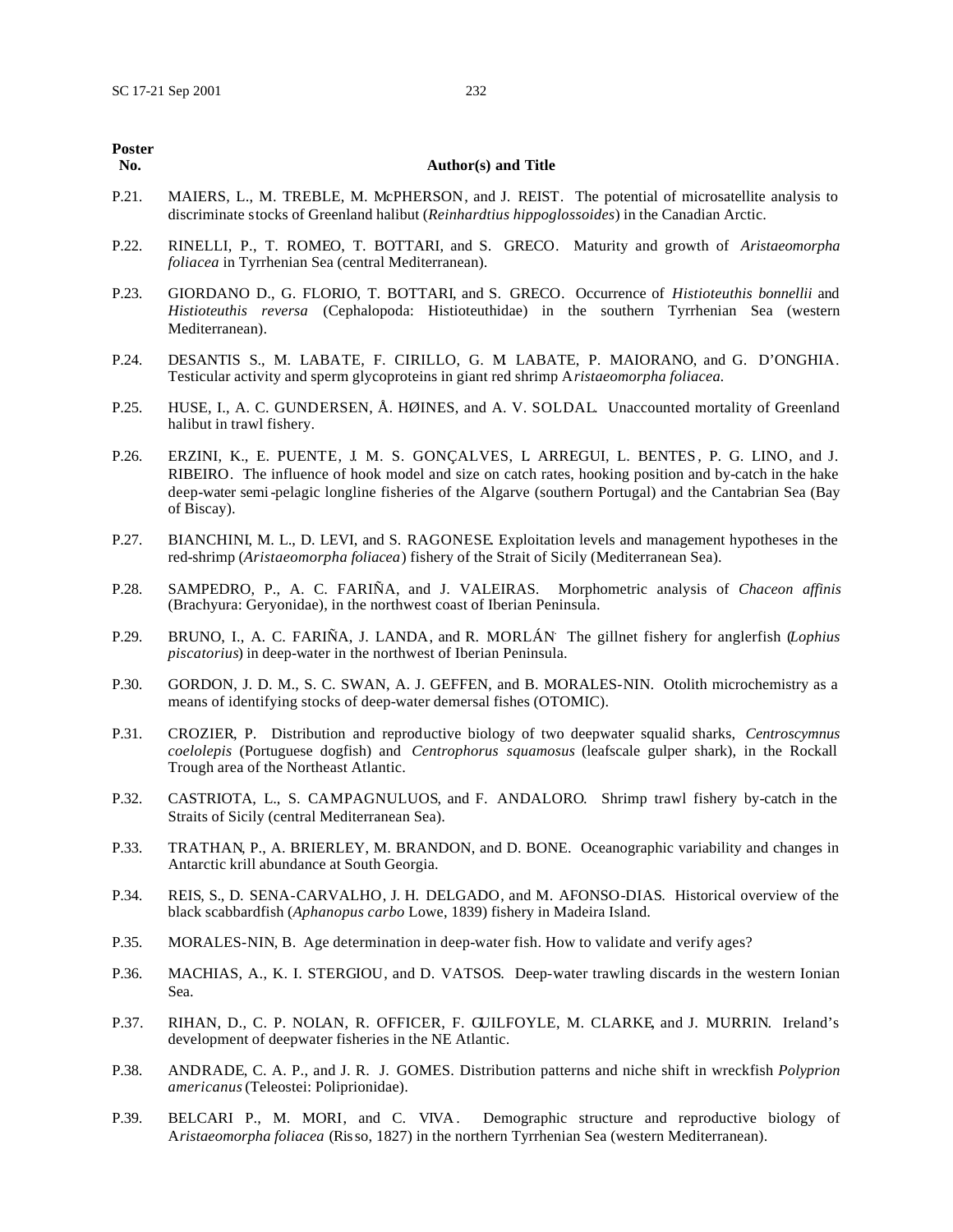#### **No. Author(s) and Title**

- P.40. SARTOR P., S. M. SBRANA, B. REALE, and P. BELCARI. Impact on the deep-sea trawl fishery on demersal communities of the northern Tyrrhenian Sea (western Mediterranean).
- P.41. SBRANA M., P. BELCA RI, B. REALE, and P. SARTOR. The deep-sea crustacean fishery in the northern Tyrrhenian Sea (western Mediterranean).
- P.42. ÁVILA-DA-SILVA, A. O., and M. HAIMOVICI. Demersal fish assemblage structure and diversity of southeastern and southern Brazilian continental outer shelf and upper slope.
- P.43. HAIMOVICI, M., A. O. ÁVILA -DA-SILVA, S. L. DOS SANTOS TUTUI, and G. C. C. BASTOS. Distribution and relative abundance of demersal fishes vulnerable to bottom longlines from the outer shelf and upper slope of southern and southeastern Brazil.
- P.44. RAMOS, A., L. FERNÁNDEZ, and F. SALMERÓN. Composition of demersal fish assemblages in deep waters of the Western Guinean Gulf.
- P.45. RAMOS, A., F. MOYA, F. SALMERÓN, P. GARCÍA, A. CARROCEDA, L. FERNÁNDEZ, J. F. GONZÁLEZ. O. TELLO, J. L. SÁNZ, and M. BALLESTEROS. Demersal fauna on deep seamounts of Sierra Leone Rise (Gulf of Guinea, Africa).
- P.46. RAMOS, A., F. SALMERÓN, A. CARROCEDA, and L. FERNÁNDEZ. Faunistic composition of catches from the Spanish bottom-longline fishery in deep waters of Mauritania.
- P.47. PETRAKIS, G., and C. PAPACONSTANTINOU. Catch composition in an unexploited deep-water area in the western Greek coasts.
- P.48. MELNIKOV, S. P., A. P. PEDCHENKO, and V. N. SHIBANOV. On status of the pelagic redfish aggregations in NAFO Division 1F.
- P.49. PIÑEIRO, C. G., M. CASAS, and H. ARAUJO Results of exploratory deep-sea fishing survey in the Galician Bank: biological aspects on some of seamount-associated fish (ICES Division IXb).
- P.50. LEFKADITOU, E., P. MAIORANO, and CH. MYTILINEOU. Cephalopod species captured by deepwater exploratory trawling in the eastern Ionian Sea.
- P.51. JUNQUERA, S., P. DURÁN, E. ROMÁN, G. RAMILO, and I. LOUREIRO. Reproductive biology and ovary structure of *Alepocephalus bairdii* in Hatton Bank (ICES XII).
- P.52. FOCARDI S., S. CORSOLINI, N. ADEMOLLO, T. ROMEO, P. RINELLI, and S. GRECO. Organochlorine hydrocarbons in deep-sea fish from Tyrrhenian Sea.
- P.53. BORDALO -MACHADO, P., I. FIGUEIREDO, S. REIS, S. SENA-CARVALHO, T. BLASDALE, A. NEWTON, and L. S. GORDO. New findings on the reproductive biology of the black scabbardfish (*Aphanopus carbo* Lowe, 1839) in the NE Atlantic.
- P.54. HEESSEN, H. J. L., G. J. RINK, and C. J. KUITER. The fishery for greater argentine (*Argentina silus*) to the west of the British Isles by pelagic trawlers from the Netherlands.
- P.55. CASAS, J. M., C. PIÑEIRO, and R. BAÑÓN. Maturity and other biological aspects of main deep-water squaloid sharks, in the north and northwest of the Iberian Peninsula (ICES Divisions VIIIc, IXa and IXb).
- P.56 SANTOS, M. N., K. ERZINI, M. B.GASPAR, and C. C. MONTEIRO. FANTARED II a study on ghost fishing in European waters.
- P.57 PEDCHENKO, A. P. The effect of oceanographic conditions on the spatical distribution of redfish in the Irminger Sea.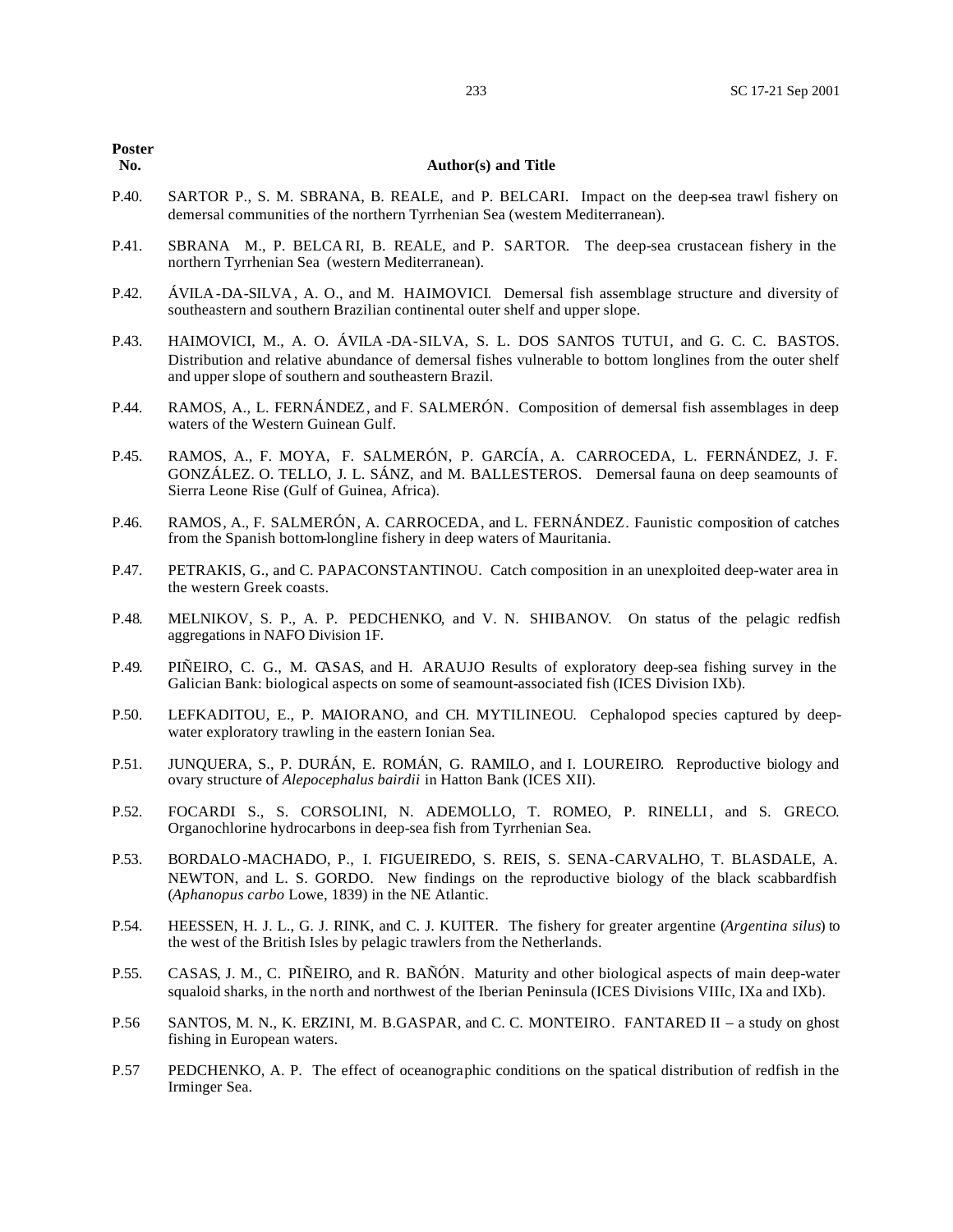## **LIST OF PARTICIPANTS**

#### **Co-conveners:**

John D. M. Gordon Tony Koslow<br>
Scottish Association for Marine Science The CSIRO Marine Research Scottish Association for Marine Science P. O. Box 3 GPO Box 1538 Oban, PA34 4AD, United Kingdom Australia Phone: +44 1631 559222 Phone: +613 62325 082 Fax: +44 1631 559001 Fax: +613 62325 053<br>Switchboard: +44 1631 599000 Fax: +613 62325 053 E-mail: jdmg@dml.ac.uk http://www.sams.ac.uk

Jon Moore [was not able to attend] Tissa Amaratunga (NAFO Contact) Honors College<br>5353 Parkside Drive Jupiter, FL 33458, USA<br>Tel: +561-799-8668 Tel: +561-799-8668 Tel: +902-468-9950 Fax: +561-799-8602 Fax: +902-468-5538 E-mail: jmoore@fau.edu E-mail: info@nafo.ca

E-mail: tony.koslow@marine.csiro.au

Assistant Executive Secretary<br>2 Morris Drive Dartmouth, Nova Scotia<br>Canada, B2X 2V9

## **AUSTRIA**

| Uiblein, F.      | Institute of Zoology, University of Salzburg, Hellbrunnerstr. 34, A-5020 Salzburg<br>Phone: +43 662 8044 5600 - Fax: +43 662 645362 - E-mail: franz.uiblein@sbg.ac.at                                                                                                                       |
|------------------|---------------------------------------------------------------------------------------------------------------------------------------------------------------------------------------------------------------------------------------------------------------------------------------------|
| <b>BRAZIL</b>    |                                                                                                                                                                                                                                                                                             |
| Perez, J.A.A.    | CTTMar – UNIVALI, Cx. Postal 360, Itajaí, SC Brazil CEP 88.302.202<br>Fax: +51 47 341 7633 - E-mail: angel@cttmar.univali.br                                                                                                                                                                |
| Schwingel, P. R. | CTTMar – UNIVALI, Itajai, Rua Urugvai, 458, CEP 88.302.202, Itajai SC Brazil<br>Fax: +51 47 341 7714 – Fax: +51 47 341 7715 – E-mail: schwingel@cttmar.univali.br                                                                                                                           |
| <b>CANADA</b>    |                                                                                                                                                                                                                                                                                             |
| Allen, C.J.      | Fish. & Biodiversity Sci. Dir., Dept. of Fish. & Oceans, 200 Kent St., Ottawa, Ontario K1A 0E6<br>Phone: $+613-990-0105 - Fax: +613-954-0807 - E-mail: \underline{allenc@dfo-mpo.gc.ca}$                                                                                                    |
| Atkinson, D.B.   | Science, Oceans & Envir. Br., Dept. of Fish. & Oceans, P.O. Box 5667, St. John's, Nfld. A1C 5X1<br>Phone: +709-772-2027 - Fax: +709-772-6100 - E-mail: atkinsonb@dfo-mpo.gc.ca                                                                                                              |
| Bowering, W.R.   | Science, Oceans & Envir. Br., Dept. of Fish. & Oceans, P.O. Box 5667, St. John's, Nfld. A1C 5X1<br>Phone: +709-772-2054 - Fax: +709-772-4188 - E-mail: boweringr@dfo-mpo.gc.ca                                                                                                              |
| Brodie, W.B.     | Science, Oceans & Envir. Br., Dept. of Fish. & Oceans, P.O. Box 5667, St. John's, Nfld. A1C 5X1<br>Phone: $+709-772-3288 - Fax: +709-772-4105 - E-mail: brodieb@dfo-mpo.gc.ca$                                                                                                              |
| Kulka, D.W.      | Science, Oceans & Envir. Br., Dept. of Fish. & Oceans, P.O. Box 5667, St. John's, Nfld. A1C 5X1<br>Phone: $+709-772-2064$ – Fax: $+709-772-5469$ – E-mail: kulkad@dfo-mpo.gc.ca                                                                                                             |
| Morgan, M.J.     | Science, Oceans & Envir. Br., Dept. of Fish. & Oceans, P.O. Box 5667, St. John's, Nfld. A1C 5X1<br>Phone: +709-772-2261 - Fax: +709-772-4105 - E-mail: $\frac{1}{\text{morgani}}$ @dfo-mpo.gc.ca                                                                                            |
| Power, D.        | Science, Oceans & Envir. Br., Dept. of Fish. & Oceans, P.O. Box 5667, St. John's, Nfld. A1C 5X1<br>Phone: +709-772-4935 - Fax: +709-772-4105 - E-mail: $powerd@dfo-mpo.gc.ca$                                                                                                               |
| Price, J.        | Dept. of Fisheries & Oceans, 7 Eaton Place, St. John's, Newfoundland A1E 6A9<br>Phone: +709-772-4427 – Fax: +709-772-6306 – E-mail: price jo@dfo-mpo.gc.ca                                                                                                                                  |
| Murillo, M.N.M.  | Dept. of Biology, Memorial University of Newfoundland, St. John's, Nfld. A1B 5S7<br>Phone: $+7097373507 - E$ -mail: $\frac{s76 \text{mmm} @ \text{morgan.ucs.mun.ca}}{2 \text{m} \cdot \text{m} \cdot \text{m} \cdot \text{m} \cdot \text{m} \cdot \text{m} \cdot \text{m} \cdot \text{m}}$ |
| Maiers, L.       | Dept. of Fish. & Oceans, Central & Arctic Region, 501 University Cr., Winnipeg, Man. R3T 2N6<br>Phone: $+204-984-4628 - Fax$ : $+204-984-2403 - E-mail$ : maiersl@dfo-mpo.gc.ca                                                                                                             |
| Treble, M.A.     | Dept. of Fish. & Oceans, Central & Arctic Region, 501 University Cr., Winnipeg, Man. R3T 2N6<br>Phone: $+204-984-0985 - Fax: +204-984-2403 - E-mail:$ treblem @ dfo-mpo.gc.ca                                                                                                               |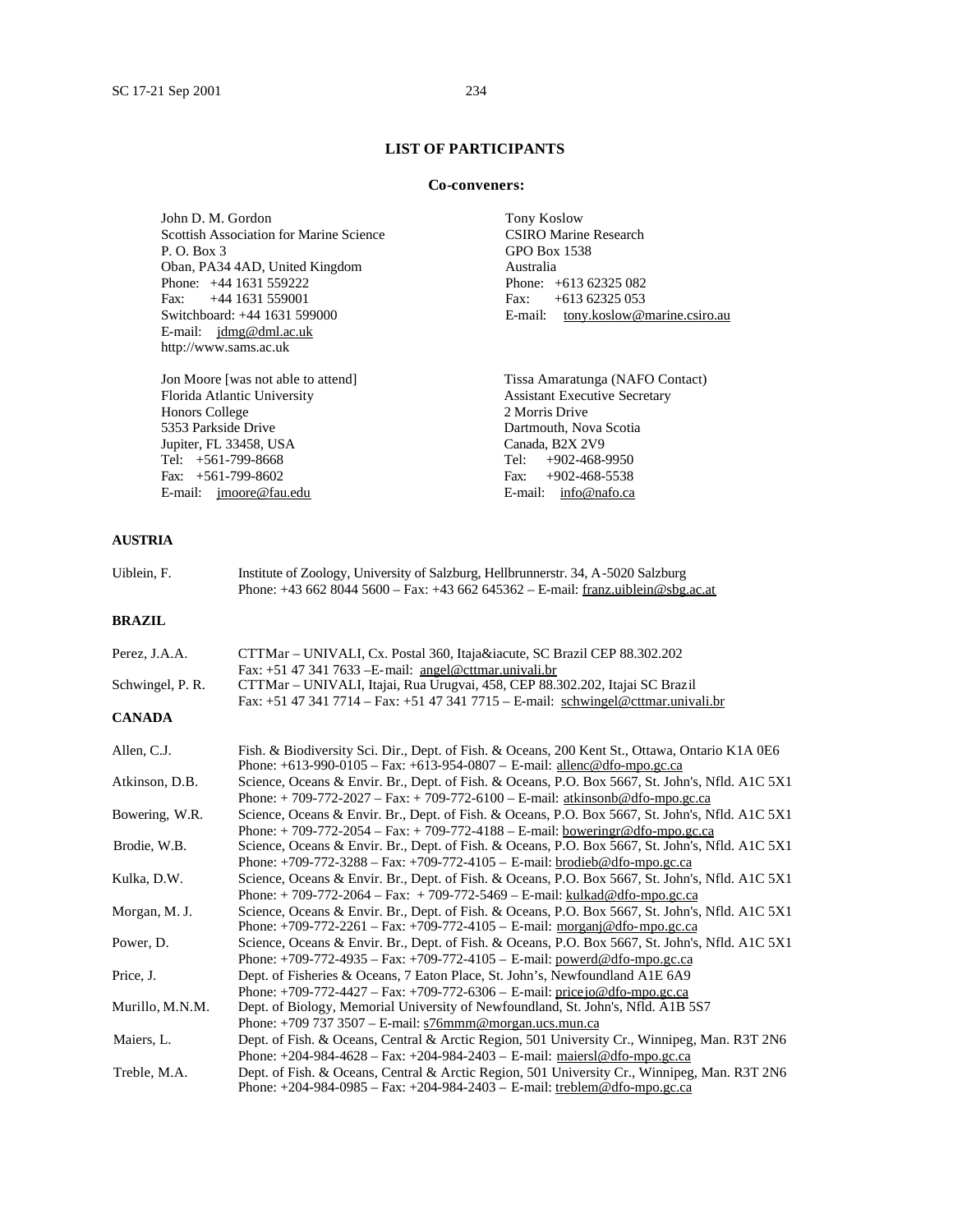# **CUBA**

| Oltuski. E. | Ministerio de la Industria Pesquera, Barloventa, Jaimanitas, Municipio Playa, Havana            |
|-------------|-------------------------------------------------------------------------------------------------|
|             | Phone: $+ 5372097008 - Fax: +5372097117 - E-mail$ : oltuski@fishnavy.inf.cu                     |
| Valdes. E.  | Centro de Investigaciones Presqueras, 5ta. Ave y 248, Barlovento, Sta Fe, Playa C. Habana 19100 |
|             | Phone: $+537\,209\,8055$ – Fax: $+537\,339168$ – E-mail: evaldes@cip.fishnavy.inf.cu            |

## **DENMARK**

| Jørgensen, O.A | Danish Institute for Fisheries Research, Charlottenlund Slot, DK-2900 Charlottenlund                               |
|----------------|--------------------------------------------------------------------------------------------------------------------|
|                | Phone: $+4533963300 - Fax$ : $+453396333 - E$ -mail: olj@dfu.min.dk                                                |
|                | Munch-Petersen, S. Danish Institute for Fisheries Research (DIFRES), Charlottenlund Castle, DK-2920 Charlottenlund |
|                | Phone: $+45$ 33 96 33 90 – Fax: $+45$ 33 96 33 33 – E-mail: smp@dfu.min.dk                                         |

## **ESTONIA**

| Saat, T. | Estonian Marine Institute, 18b Viljandi Road, EE-3600 Tallinn      |
|----------|--------------------------------------------------------------------|
|          | Phone: $+3726281570 - Fax$ : $+3726281563 - E-mail$ : tsaat@sea.ee |

## **FAROE ISLANDS**

| A. Kristiansen | Ministry of Fisheries and Maritime Affairs, Yviri við Strond 17, P. O. Box 87, FO-110 Torshavn |
|----------------|------------------------------------------------------------------------------------------------|
|                | Phone: $+298353030 - Fax$ : $+298353037 - E$ -mail: andrask@fisk.fo                            |
| Mikkelsen, B.  | Museum of National History, Fútalág 40, FO-100 Tórshavn                                        |
|                | Phone: $+298-318588 - Fax$ : $+298-318589 - E-mail$ : bjarnim@ngs.fo                           |
| Nicolaisen, A. | Fiskorannsoknarstovan, Noatun, Postboks 3051, FR-1100, Torshavn                                |
|                | Phone: $+298$ 1 50 92 – Fax: $+298$ 1 8264 – E-mail: arninic@frs.fo                            |
| Ofstad, L.H.   | Faroese Fisheries Laboratory, Nóatún 1, Box 3051, FO-Tórshavn                                  |
|                | Phone: $+298315092 - Fax$ : $+298318264 - E-mail$ : liseo@frs.fo                               |

## **FRANCE**

| Ghiglia, M.    | UAPF, 59 Rue des Matmurins, 75008 Paris                                                      |
|----------------|----------------------------------------------------------------------------------------------|
|                | Phone: +33 1 42 66 32 60 - Fax: +33 1 47 42 91 12 - E-mail: $u$ apf@wanadoo.fr               |
| Girard, M.     | PROMA, 6 rue Alphonse Rio, 56323 Lorient cedex                                               |
|                | Phone: +33 (0) 2 97 37 3111 – Fax: +33 (0) 2 97 37 7842 – E-mail: marine.grard@ifremer.fr    |
| Lorance, P.    | IFREMER, 150 QUAI Gambetta, B. P. 699, 62321 Boulogne sur mer                                |
|                | Phone: +33 3 21 99 5600 – Fax: +33 3 21 99 5601 – E-mail: pascal.lorance@ifremer.fr          |
| Missonnier. T. | FIDIPENOR, 16, rue du Commandant Charcot, 62200 Boulogne Sur Mer                             |
|                | Phone: $+33\,3\,21\,30\,0343$ – Fax: $+33\,3\,21\,30\,3322$ – E-mail: from nord @ wanadoo.fr |
| Plormel, J.-P. | Bretagne, B. P. 422, 29184 Concarnearu, Cedex                                                |
|                | Phone: $+33298974888 - Fax$ : $+332507020 - E$ -mail: bretagne@wanadoo.fr                    |

## **GREECE**

| Lefkaditou, E. | National Centre for Marine Research, Aghios Kosmas, Helliniko, 16604 Athens    |
|----------------|--------------------------------------------------------------------------------|
|                | Phone: $+3019822557 - Fax$ : $+3019823835 - E-mail$ : teuthis @posidon.ncmr.gr |
| Madurell. T.   | National Centre for Marine Research, 16604 hellinikon, Athens                  |
|                | Phone: $+019822557 - Fax$ : $+019833095 - E-mail$ : tmadurel@posidon.ncmr.gr   |
| Politou. C.-Y. | National Centre for Marine Research, Aghios Kosmas, Helliniko, 16604 Athens    |
|                | Phone: $+3019822557 - Fax: +3019823835 - E-mail: c-y@ncmr.gr$                  |

# **GERMANY**

| Rätz. H-J.   | Institute of Sea Fisheries, Palmaille 9, D-22767 Hamburg, Federal Republic of Germany           |
|--------------|-------------------------------------------------------------------------------------------------|
|              | Phone: $+49,40,389,05169 - Fax$ : $+49,40,389,05263 - E-mail$ : raetz.ish@bfa-fisch.de          |
| Stein. M.    | Institut fur Seefischerei, Palmaille 9, D-22767 Hamburg, Federal Republic of Germany            |
|              | Phone: +49 40 389 05174 – Fax: +49 40 38905 263 – E-mail: stein.ish@bfa-fisch.de                |
| Stransky, C. | Institut fur Seefischerei, Palmaille 9, D-22767 Hamburg, Federal Republic of Germany            |
|              | Phone: $+49\,40\,38905\,228 - Fax$ : $+49\,40\,38905\,263 - E$ -mail: stransky.ish@bfa-fisch.de |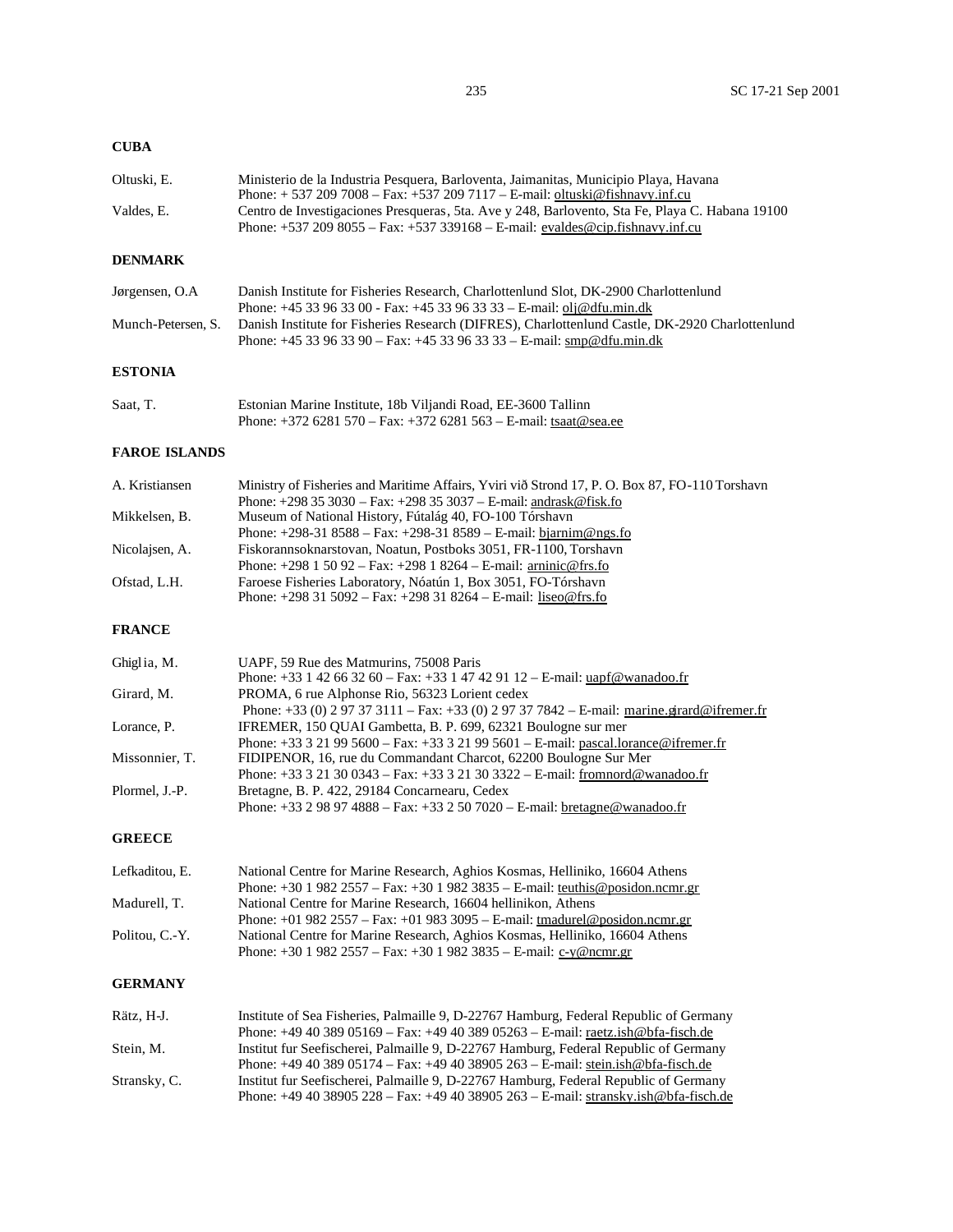## **ICELAND**

| Sigurdsson, T. | Marine Research Institute, Skúlagata 4, Pósthólf Box 1390, 121 Reykjavik |
|----------------|--------------------------------------------------------------------------|
|                | Phone: $+354520240 - Fax$ : $+3545623790 - F-mail$ : steini@hafro.is     |

## **IRELAND, REPUBLIC OF**

| Clarke, M.  | Marine Fisheries Services Division, Marine Institute, Abbotstown, Dublin 15            |
|-------------|----------------------------------------------------------------------------------------|
|             | Phone: $+353$ 1 822 8200 – Fax: $+353$ 1 820 5078 – E-mail: maurice.clarke@marine.ie   |
| Nolan, C.P. | An Bord Iascaigh Mhara (B.I.M.), P. O. Box 12, Crofton Road, Dun Laoghaire, Co. Dublin |
|             | Phone: $+353$ 1 214 4104 – Fax: $+353$ 1 230 0564 – E-mail: conor@squidrow.demon.co.uk |
| Rihan. D.   | An Bord Iascaigh Mhara (B.I.M.), P. O. Box 12, Crofton Road, Dun Laoghaire, Co. Dublin |
|             | Phone: $+353$ 1 214 4104 – Fax: $+353$ 1 230 0564 – E-mail: rinhan@bim.ie              |

## **ITALY**

| Belcari, P.      | Dipartimento Scienze Uomo Ambiente, Via Volta 6 – 561 Pisa<br>Phone: $+39050502715 - Fax: +3905049694 - E-ail: belcari@discat.unipi.it$ |
|------------------|-----------------------------------------------------------------------------------------------------------------------------------------|
| Bianchini, M. L. | Via Monte del Gatto, 298, 00188 Roma (Italy)                                                                                            |
|                  | Phone: $+39\,063346033 - Fax$ : $+39\,0668804211 - E-mail$ : imarbo@mclink.it                                                           |
| Capezzuto, F.    | Dept. of Zoology, University of Bari, Via Orabona, 4 – 70125 Bari                                                                       |
|                  | Phone: $+39805443350 - Fax$ : $+39805443350 - E$ -mail: f.capezzuto@biologia.uniba.it                                                   |
| Carlucci, R.R.   | Dept. of Zoology, University of Bari, Via Orabona, 4 – 70125 Bari                                                                       |
|                  | Phone: $+39805443350$                                                                                                                   |
| Desantis, S.     | Dept. of Zoology, University of Bari-Via E. Orabona, 4 – 70125 Bari                                                                     |
|                  | Phone: $+39\,080\,544\,3349 - Fax$ : $+39\,080\,544\,33\,58 - E$ -mail: s.desantis@biologia.uniba.it                                    |
| Labate, M.       | Dept. of Zoology, University of Bari, Via Orabona, 4 – 70125 Bari                                                                       |
|                  | Phone: $+39805443349 - Fax$ : $+39805443358 - E-mail$ : m.labate@biologia.uniba.it                                                      |
| Mastrototaro, F. | Dept. of Zoology, University of Bari, Via Orabona, 4 – 70125 Bari                                                                       |
|                  | Phone: $+39805443350 - Fax: +39805443350 - E-mail:$ f.mastrototaro@biologia.uniba.it                                                    |
| Matarrese, A.    | Dept. of Zoology, University of Bari, Via Orabona, 4 – 70125 Bari                                                                       |
|                  | Phone: $+39805442871 - Fax$ : $+39805443350 - E$ -mail: a.matarrese@biologia.uniba.it                                                   |
| Sion, L.         | Dept. of Zoology, University of Bari, Via Orabona, 4 – 70125 Bari                                                                       |
|                  | Phone: $+39805442228 - Fax$ : $+39805442495 - E-mail$ : l.sion@biologia.uniba.it                                                        |

#### **MEXICO**

| Gomez-Gutiérrez, J. Instituto de Ciencias del Mar y Limnologia, UNAM, Apartado postal 70-305, C.P. 04510 |
|----------------------------------------------------------------------------------------------------------|
| Phone: $+5256225786 - Fax: +5256160748 - E-mail:$                                                        |

#### **NEW ZEALAND**

Clark, M. National Institute of Water & Atmospheric Research, P. O. Box 14-901, Kilbirnie, Wellington Phone: +64 4 386 0300 – Fax: +64 4 386 0574 – E-mail: m.clark@niwa.cri.nz

#### **NORWAY**

| Albert, O.T.    | Norwegian Institute of Fisheries & Aquaculture Ltd., (Fiskeriforskning), N-9291 Tromsø              |
|-----------------|-----------------------------------------------------------------------------------------------------|
|                 | Phone: $+47$ 77 629000 – Fax: $+47$ 77 629100 – E-mail: ole-thomas.albert@fiskforsk.norut.no        |
| Bergstad, O.A.  | Institute of Marine Research, Flødevigen Marine Research Station, N-4817 His                        |
|                 | Phone: $+4737059019 - Fax$ .: $+4737059001 - E-mail$ : odd-aksel@imr.no                             |
| Bjelland, O.    | Institute of Marine Research, P.O. Box 1870 Nordnes, N-5024 Bergen                                  |
|                 | E-mail: $otte@imr.no$                                                                               |
| Fosså, J.H.     | Institute of Marine Research, P.O. Box 1870 Nordnes, N-5817 Bergen                                  |
|                 | Phone: $+4755238500 - Fax$ : $+4755238584 - E-mail$ : $\frac{\text{inf@imr.no}}{\text{inf@imr.no}}$ |
| Fossen, I.      | Møre Research, Sec. Of Fisheries, P. O. Box 5075, N-6021 Ålesund                                    |
|                 | Phone: $+47$ 70 16 13 50 – Fax: $+47$ 70 13 89 78 – E-mail: inge.fossen@als.moreforsk.no            |
| Gundersen, A.C. | Møre Research, Sec. Of Fisheries, P. O. Box 5075, N-6021 Ålesund                                    |
|                 | Phone: $+4770161350 - Fax$ : $+4770138978 - E$ -mail: agu@als.moreforsk.no                          |
| Hareide, N.-R.  | Støyleråsa 3, 6065 Ulsteinvik                                                                       |
|                 | Phone: $+47,700,11755 - Fax: +47,700,12279 - E-mail: nilsroar@online.no$                            |
|                 |                                                                                                     |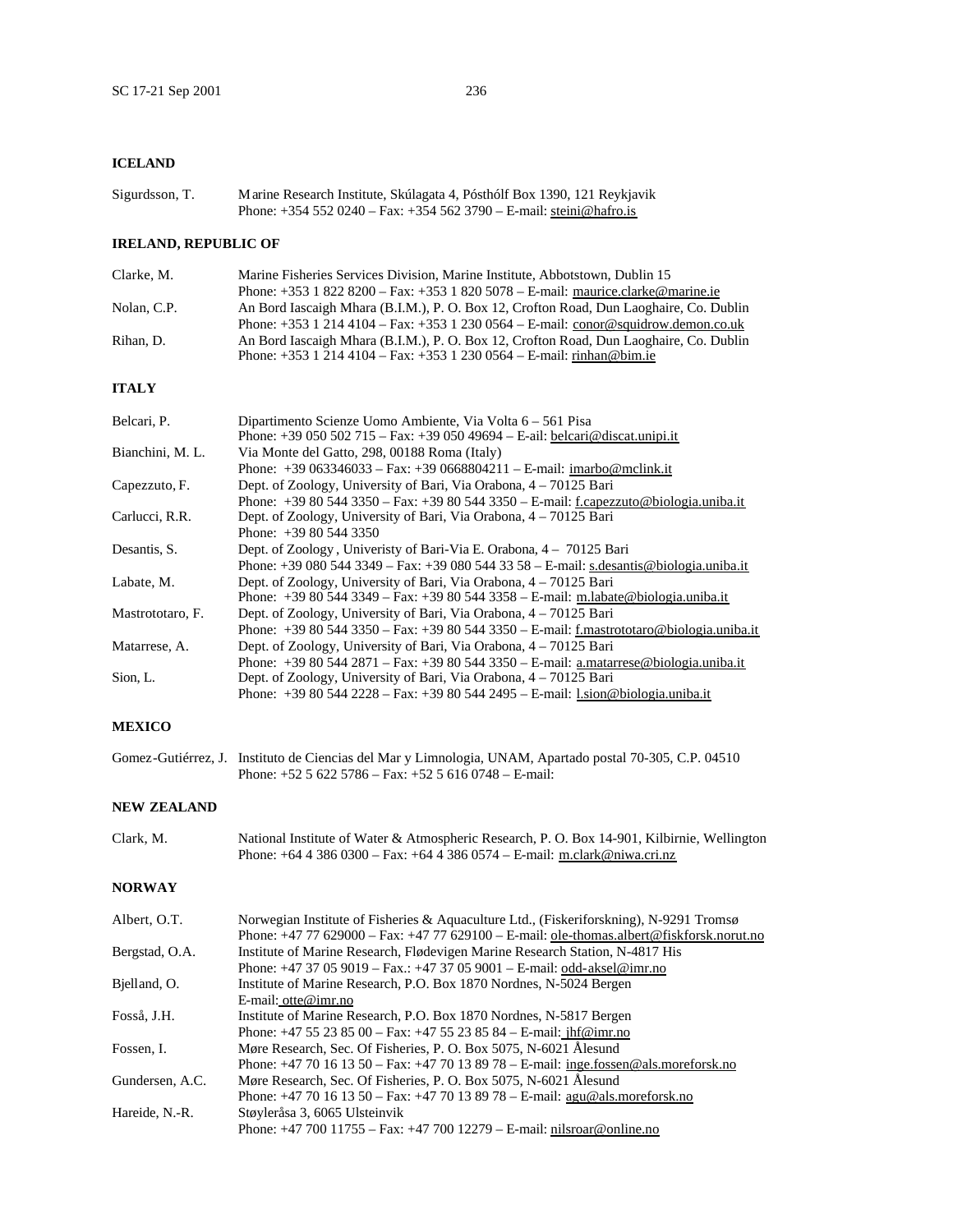Høines, Å. Institute of Marine Research, P. O. Box 1870 Nordnesgt, N-5817 Bergen

| Jakobsen, T.<br>Institute of Marine Research, P. O. Box 1870 Nordnesgt, N-5817 Bergen<br>Phone: +47 55 23 8636 - Fax: +47 55 23 8687 - E-mail: tore.jakobsen@imr.no<br>University of Bergen, Dept. of Fish. & Marine Biology, P. O. Box 7800, N-5020 Bergen<br>Johannessen, A.<br>Phone: $+47555884460 - Fax: +4755584450 - E-mail:$ are ion-separation and ifm.uib.no<br>Møre Research, Sec. Of Fisheries, P. O. Box 5075, N-6021 Ålesund<br>Phone: $+47$ 70 16 113 50 – Fax: $+47$ 70 13 89 78 – E-mail: $mki@als.moreforsk.no$<br>Institute of Marine Research, P. O. Box 1870 Nordnesgt, N-5817 Bergen<br>Phone: $+47$ 55 23 8698 – Fax: $+47$ 55 23 8687 – E-mail: terje.monstad@imr.no<br>Phone: +47 55 23 86 42 - Mobile: +47 41 55 0796 - Fax: +47 5523 8687<br>E-mail: claus@imr.no / claus@natur.gl<br>Director, Parkowa 13/17/123, Warsaw<br>Phone: +48 22 84 08920 - Fax: +48 22 84 08920 - szemioth@alpha.net.pl<br>Inst. de Investigação das Pescas e do Mar (IPIMAR), Av. de Brasilia, 1400 Lisbon<br>Phone: $+351$ 21 302 7000 – Fax: $+351$ 21 301 5948 – E-mail: ralpoim@ipimar.pt<br>Inst. de Investigacao das Pescas e do Mar (IPIMAR), Av. de Brasilia, 1400 Lisbon<br>Phone: $+351$ 21 302 7000 – Fax: $+351$ 21 301 5948 – E-mail: amelo@ipimar.pt<br>Phone: $+351$ 21 302 7108 – Fax: $+351$ 21 301 5948 – E-mail: bmachado@ipimar.pt<br>Centre of Marine Sciences (CCMAR), Universidade do Algarve, 8000 Faro<br>Phone: $+351289800900 - Fax: +351289818353 - E-mail: \frac{mecosta@ualgpt}{mecosta@ualgpt}$<br>Vila da Calheta, Funchol Madeira, Centro de Maricultura la Calheta, 9370-133 Calheta<br>Phone: +351 291 820220 - Fax: +351 291 820439 - E-mail: jricardojg@hotmail.com<br>Universidade do Algarve (Ualg), Campus de Gambelas, FCNA, 8000-117 Faro<br>Phone: +351 289 800900 - Fax: +351 289 818353 - E-mail: solim@ualg.pt<br>Direcção de Serviços de Investigação das Pescas Direcção Regional das Pescas Estrada da Pontinha<br>9000-017 Funchal<br>Phone: $+351291203200 - Fax: +3512912330850 - E-mail: sarareis@hotmail.com$<br>IPIMAR – CRIPSul, Av. 5 de Outubro s/n 8700-305 Olhão<br>Phone: $+351289700504 - Fax: +351289700535 - E-mail: mnsantos@ipimar.ualgpt$<br>Russian Federal Research Institute of Fisheries & Oceanography (VNIRO), 17, V. Krasnoselskaya,<br>Moscow, 107140<br>Phone: $+70952646983 - Fax: +70952649187$<br>Knipovich Polar Research Institute of Marine Fisheries and Oceanography (PINRO),<br>6 Knipovich Street, Murmansk 183763<br>Phone: +7 8152 47 32532 - Fax: +7 8152 47 3331 - E-mail: boltnev@pinro.murmansk.ru<br>Atlantic Scientific Research Institute of Marine Fisheries and Oceanography (AtlantNIRO),<br>5 Dmitry Donskoy Street, Kaliningrad 23600<br>Phone: +70 112 22 5547 - Fax: +70 112 21 9997 - E-mail: atlant@baltnet.ru<br>Knipovich Polar Research Institute of Marine Fisheries and Oceanography (PINRO),<br>6 Knipovich Street, Murmansk 183763<br>Phone: +7 8152 47 34 61 – Fax: +47 789 10 518 – E-mail: inter@pinro.murmansk.ru<br>Knipovich Polar Research Institute of Marine Fisheries and Oceanography (PINRO),<br>6 Knipovich Street, Murmansk 183763<br>Phone: +7 8152 47 34 61 – Fax: +47 789 10 518 – E-mail: inter@pinro.murmansk.ru | Phone: $+4755238674 - Fax$ : $+4755238687 - E-mail$ : aage.hoines@imr.no                           |
|-----------------------------------------------------------------------------------------------------------------------------------------------------------------------------------------------------------------------------------------------------------------------------------------------------------------------------------------------------------------------------------------------------------------------------------------------------------------------------------------------------------------------------------------------------------------------------------------------------------------------------------------------------------------------------------------------------------------------------------------------------------------------------------------------------------------------------------------------------------------------------------------------------------------------------------------------------------------------------------------------------------------------------------------------------------------------------------------------------------------------------------------------------------------------------------------------------------------------------------------------------------------------------------------------------------------------------------------------------------------------------------------------------------------------------------------------------------------------------------------------------------------------------------------------------------------------------------------------------------------------------------------------------------------------------------------------------------------------------------------------------------------------------------------------------------------------------------------------------------------------------------------------------------------------------------------------------------------------------------------------------------------------------------------------------------------------------------------------------------------------------------------------------------------------------------------------------------------------------------------------------------------------------------------------------------------------------------------------------------------------------------------------------------------------------------------------------------------------------------------------------------------------------------------------------------------------------------------------------------------------------------------------------------------------------------------------------------------------------------------------------------------------------------------------------------------------------------------------------------------------------------------------------------------------------------------------------------------------------------------------------------------------------------------------------------------------------------------------------------------------------------------------------------------------------------------------------------------------------------------------------------|----------------------------------------------------------------------------------------------------|
|                                                                                                                                                                                                                                                                                                                                                                                                                                                                                                                                                                                                                                                                                                                                                                                                                                                                                                                                                                                                                                                                                                                                                                                                                                                                                                                                                                                                                                                                                                                                                                                                                                                                                                                                                                                                                                                                                                                                                                                                                                                                                                                                                                                                                                                                                                                                                                                                                                                                                                                                                                                                                                                                                                                                                                                                                                                                                                                                                                                                                                                                                                                                                                                                                                                           |                                                                                                    |
| Kjerstad, M.<br>Monstad, T.<br>Simonsen, C.S.<br><b>POLAND</b><br>Szemioth, B.<br><b>PORTUGAL</b><br>Alpoim, R.<br>Avila de Melo, A.<br>Bordalo-Machado, P. Inst. de Investigacao das Pescas e do Mar (IPIMAR), Av. de Brasilia, 1449-006 Lisbon<br>Costa, M.E.<br>Gomes, J.R.<br>Olim, S.<br>Reis, S.M.<br>Santos, M. N.<br><b>RUSSIA</b><br>Babayan, V.K.<br>Boltnev, A.I.<br>Rikhter, V.A.<br>Samoylova, E.<br>Shibanov, V.N.<br><b>SPAIN</b>                                                                                                                                                                                                                                                                                                                                                                                                                                                                                                                                                                                                                                                                                                                                                                                                                                                                                                                                                                                                                                                                                                                                                                                                                                                                                                                                                                                                                                                                                                                                                                                                                                                                                                                                                                                                                                                                                                                                                                                                                                                                                                                                                                                                                                                                                                                                                                                                                                                                                                                                                                                                                                                                                                                                                                                                          |                                                                                                    |
|                                                                                                                                                                                                                                                                                                                                                                                                                                                                                                                                                                                                                                                                                                                                                                                                                                                                                                                                                                                                                                                                                                                                                                                                                                                                                                                                                                                                                                                                                                                                                                                                                                                                                                                                                                                                                                                                                                                                                                                                                                                                                                                                                                                                                                                                                                                                                                                                                                                                                                                                                                                                                                                                                                                                                                                                                                                                                                                                                                                                                                                                                                                                                                                                                                                           |                                                                                                    |
|                                                                                                                                                                                                                                                                                                                                                                                                                                                                                                                                                                                                                                                                                                                                                                                                                                                                                                                                                                                                                                                                                                                                                                                                                                                                                                                                                                                                                                                                                                                                                                                                                                                                                                                                                                                                                                                                                                                                                                                                                                                                                                                                                                                                                                                                                                                                                                                                                                                                                                                                                                                                                                                                                                                                                                                                                                                                                                                                                                                                                                                                                                                                                                                                                                                           |                                                                                                    |
|                                                                                                                                                                                                                                                                                                                                                                                                                                                                                                                                                                                                                                                                                                                                                                                                                                                                                                                                                                                                                                                                                                                                                                                                                                                                                                                                                                                                                                                                                                                                                                                                                                                                                                                                                                                                                                                                                                                                                                                                                                                                                                                                                                                                                                                                                                                                                                                                                                                                                                                                                                                                                                                                                                                                                                                                                                                                                                                                                                                                                                                                                                                                                                                                                                                           |                                                                                                    |
|                                                                                                                                                                                                                                                                                                                                                                                                                                                                                                                                                                                                                                                                                                                                                                                                                                                                                                                                                                                                                                                                                                                                                                                                                                                                                                                                                                                                                                                                                                                                                                                                                                                                                                                                                                                                                                                                                                                                                                                                                                                                                                                                                                                                                                                                                                                                                                                                                                                                                                                                                                                                                                                                                                                                                                                                                                                                                                                                                                                                                                                                                                                                                                                                                                                           |                                                                                                    |
|                                                                                                                                                                                                                                                                                                                                                                                                                                                                                                                                                                                                                                                                                                                                                                                                                                                                                                                                                                                                                                                                                                                                                                                                                                                                                                                                                                                                                                                                                                                                                                                                                                                                                                                                                                                                                                                                                                                                                                                                                                                                                                                                                                                                                                                                                                                                                                                                                                                                                                                                                                                                                                                                                                                                                                                                                                                                                                                                                                                                                                                                                                                                                                                                                                                           |                                                                                                    |
|                                                                                                                                                                                                                                                                                                                                                                                                                                                                                                                                                                                                                                                                                                                                                                                                                                                                                                                                                                                                                                                                                                                                                                                                                                                                                                                                                                                                                                                                                                                                                                                                                                                                                                                                                                                                                                                                                                                                                                                                                                                                                                                                                                                                                                                                                                                                                                                                                                                                                                                                                                                                                                                                                                                                                                                                                                                                                                                                                                                                                                                                                                                                                                                                                                                           | Greenl. Inst. of Natural Resources, C/O Inst. of Marine Res., P.O. Box 1870, Nordnes, N5817 Bergen |
|                                                                                                                                                                                                                                                                                                                                                                                                                                                                                                                                                                                                                                                                                                                                                                                                                                                                                                                                                                                                                                                                                                                                                                                                                                                                                                                                                                                                                                                                                                                                                                                                                                                                                                                                                                                                                                                                                                                                                                                                                                                                                                                                                                                                                                                                                                                                                                                                                                                                                                                                                                                                                                                                                                                                                                                                                                                                                                                                                                                                                                                                                                                                                                                                                                                           |                                                                                                    |
|                                                                                                                                                                                                                                                                                                                                                                                                                                                                                                                                                                                                                                                                                                                                                                                                                                                                                                                                                                                                                                                                                                                                                                                                                                                                                                                                                                                                                                                                                                                                                                                                                                                                                                                                                                                                                                                                                                                                                                                                                                                                                                                                                                                                                                                                                                                                                                                                                                                                                                                                                                                                                                                                                                                                                                                                                                                                                                                                                                                                                                                                                                                                                                                                                                                           |                                                                                                    |
|                                                                                                                                                                                                                                                                                                                                                                                                                                                                                                                                                                                                                                                                                                                                                                                                                                                                                                                                                                                                                                                                                                                                                                                                                                                                                                                                                                                                                                                                                                                                                                                                                                                                                                                                                                                                                                                                                                                                                                                                                                                                                                                                                                                                                                                                                                                                                                                                                                                                                                                                                                                                                                                                                                                                                                                                                                                                                                                                                                                                                                                                                                                                                                                                                                                           |                                                                                                    |
|                                                                                                                                                                                                                                                                                                                                                                                                                                                                                                                                                                                                                                                                                                                                                                                                                                                                                                                                                                                                                                                                                                                                                                                                                                                                                                                                                                                                                                                                                                                                                                                                                                                                                                                                                                                                                                                                                                                                                                                                                                                                                                                                                                                                                                                                                                                                                                                                                                                                                                                                                                                                                                                                                                                                                                                                                                                                                                                                                                                                                                                                                                                                                                                                                                                           |                                                                                                    |
|                                                                                                                                                                                                                                                                                                                                                                                                                                                                                                                                                                                                                                                                                                                                                                                                                                                                                                                                                                                                                                                                                                                                                                                                                                                                                                                                                                                                                                                                                                                                                                                                                                                                                                                                                                                                                                                                                                                                                                                                                                                                                                                                                                                                                                                                                                                                                                                                                                                                                                                                                                                                                                                                                                                                                                                                                                                                                                                                                                                                                                                                                                                                                                                                                                                           |                                                                                                    |
|                                                                                                                                                                                                                                                                                                                                                                                                                                                                                                                                                                                                                                                                                                                                                                                                                                                                                                                                                                                                                                                                                                                                                                                                                                                                                                                                                                                                                                                                                                                                                                                                                                                                                                                                                                                                                                                                                                                                                                                                                                                                                                                                                                                                                                                                                                                                                                                                                                                                                                                                                                                                                                                                                                                                                                                                                                                                                                                                                                                                                                                                                                                                                                                                                                                           |                                                                                                    |
|                                                                                                                                                                                                                                                                                                                                                                                                                                                                                                                                                                                                                                                                                                                                                                                                                                                                                                                                                                                                                                                                                                                                                                                                                                                                                                                                                                                                                                                                                                                                                                                                                                                                                                                                                                                                                                                                                                                                                                                                                                                                                                                                                                                                                                                                                                                                                                                                                                                                                                                                                                                                                                                                                                                                                                                                                                                                                                                                                                                                                                                                                                                                                                                                                                                           |                                                                                                    |
|                                                                                                                                                                                                                                                                                                                                                                                                                                                                                                                                                                                                                                                                                                                                                                                                                                                                                                                                                                                                                                                                                                                                                                                                                                                                                                                                                                                                                                                                                                                                                                                                                                                                                                                                                                                                                                                                                                                                                                                                                                                                                                                                                                                                                                                                                                                                                                                                                                                                                                                                                                                                                                                                                                                                                                                                                                                                                                                                                                                                                                                                                                                                                                                                                                                           |                                                                                                    |
|                                                                                                                                                                                                                                                                                                                                                                                                                                                                                                                                                                                                                                                                                                                                                                                                                                                                                                                                                                                                                                                                                                                                                                                                                                                                                                                                                                                                                                                                                                                                                                                                                                                                                                                                                                                                                                                                                                                                                                                                                                                                                                                                                                                                                                                                                                                                                                                                                                                                                                                                                                                                                                                                                                                                                                                                                                                                                                                                                                                                                                                                                                                                                                                                                                                           |                                                                                                    |
|                                                                                                                                                                                                                                                                                                                                                                                                                                                                                                                                                                                                                                                                                                                                                                                                                                                                                                                                                                                                                                                                                                                                                                                                                                                                                                                                                                                                                                                                                                                                                                                                                                                                                                                                                                                                                                                                                                                                                                                                                                                                                                                                                                                                                                                                                                                                                                                                                                                                                                                                                                                                                                                                                                                                                                                                                                                                                                                                                                                                                                                                                                                                                                                                                                                           |                                                                                                    |
|                                                                                                                                                                                                                                                                                                                                                                                                                                                                                                                                                                                                                                                                                                                                                                                                                                                                                                                                                                                                                                                                                                                                                                                                                                                                                                                                                                                                                                                                                                                                                                                                                                                                                                                                                                                                                                                                                                                                                                                                                                                                                                                                                                                                                                                                                                                                                                                                                                                                                                                                                                                                                                                                                                                                                                                                                                                                                                                                                                                                                                                                                                                                                                                                                                                           |                                                                                                    |
|                                                                                                                                                                                                                                                                                                                                                                                                                                                                                                                                                                                                                                                                                                                                                                                                                                                                                                                                                                                                                                                                                                                                                                                                                                                                                                                                                                                                                                                                                                                                                                                                                                                                                                                                                                                                                                                                                                                                                                                                                                                                                                                                                                                                                                                                                                                                                                                                                                                                                                                                                                                                                                                                                                                                                                                                                                                                                                                                                                                                                                                                                                                                                                                                                                                           |                                                                                                    |
|                                                                                                                                                                                                                                                                                                                                                                                                                                                                                                                                                                                                                                                                                                                                                                                                                                                                                                                                                                                                                                                                                                                                                                                                                                                                                                                                                                                                                                                                                                                                                                                                                                                                                                                                                                                                                                                                                                                                                                                                                                                                                                                                                                                                                                                                                                                                                                                                                                                                                                                                                                                                                                                                                                                                                                                                                                                                                                                                                                                                                                                                                                                                                                                                                                                           |                                                                                                    |
|                                                                                                                                                                                                                                                                                                                                                                                                                                                                                                                                                                                                                                                                                                                                                                                                                                                                                                                                                                                                                                                                                                                                                                                                                                                                                                                                                                                                                                                                                                                                                                                                                                                                                                                                                                                                                                                                                                                                                                                                                                                                                                                                                                                                                                                                                                                                                                                                                                                                                                                                                                                                                                                                                                                                                                                                                                                                                                                                                                                                                                                                                                                                                                                                                                                           |                                                                                                    |
|                                                                                                                                                                                                                                                                                                                                                                                                                                                                                                                                                                                                                                                                                                                                                                                                                                                                                                                                                                                                                                                                                                                                                                                                                                                                                                                                                                                                                                                                                                                                                                                                                                                                                                                                                                                                                                                                                                                                                                                                                                                                                                                                                                                                                                                                                                                                                                                                                                                                                                                                                                                                                                                                                                                                                                                                                                                                                                                                                                                                                                                                                                                                                                                                                                                           |                                                                                                    |
|                                                                                                                                                                                                                                                                                                                                                                                                                                                                                                                                                                                                                                                                                                                                                                                                                                                                                                                                                                                                                                                                                                                                                                                                                                                                                                                                                                                                                                                                                                                                                                                                                                                                                                                                                                                                                                                                                                                                                                                                                                                                                                                                                                                                                                                                                                                                                                                                                                                                                                                                                                                                                                                                                                                                                                                                                                                                                                                                                                                                                                                                                                                                                                                                                                                           |                                                                                                    |
|                                                                                                                                                                                                                                                                                                                                                                                                                                                                                                                                                                                                                                                                                                                                                                                                                                                                                                                                                                                                                                                                                                                                                                                                                                                                                                                                                                                                                                                                                                                                                                                                                                                                                                                                                                                                                                                                                                                                                                                                                                                                                                                                                                                                                                                                                                                                                                                                                                                                                                                                                                                                                                                                                                                                                                                                                                                                                                                                                                                                                                                                                                                                                                                                                                                           |                                                                                                    |
|                                                                                                                                                                                                                                                                                                                                                                                                                                                                                                                                                                                                                                                                                                                                                                                                                                                                                                                                                                                                                                                                                                                                                                                                                                                                                                                                                                                                                                                                                                                                                                                                                                                                                                                                                                                                                                                                                                                                                                                                                                                                                                                                                                                                                                                                                                                                                                                                                                                                                                                                                                                                                                                                                                                                                                                                                                                                                                                                                                                                                                                                                                                                                                                                                                                           |                                                                                                    |
|                                                                                                                                                                                                                                                                                                                                                                                                                                                                                                                                                                                                                                                                                                                                                                                                                                                                                                                                                                                                                                                                                                                                                                                                                                                                                                                                                                                                                                                                                                                                                                                                                                                                                                                                                                                                                                                                                                                                                                                                                                                                                                                                                                                                                                                                                                                                                                                                                                                                                                                                                                                                                                                                                                                                                                                                                                                                                                                                                                                                                                                                                                                                                                                                                                                           |                                                                                                    |
|                                                                                                                                                                                                                                                                                                                                                                                                                                                                                                                                                                                                                                                                                                                                                                                                                                                                                                                                                                                                                                                                                                                                                                                                                                                                                                                                                                                                                                                                                                                                                                                                                                                                                                                                                                                                                                                                                                                                                                                                                                                                                                                                                                                                                                                                                                                                                                                                                                                                                                                                                                                                                                                                                                                                                                                                                                                                                                                                                                                                                                                                                                                                                                                                                                                           |                                                                                                    |
|                                                                                                                                                                                                                                                                                                                                                                                                                                                                                                                                                                                                                                                                                                                                                                                                                                                                                                                                                                                                                                                                                                                                                                                                                                                                                                                                                                                                                                                                                                                                                                                                                                                                                                                                                                                                                                                                                                                                                                                                                                                                                                                                                                                                                                                                                                                                                                                                                                                                                                                                                                                                                                                                                                                                                                                                                                                                                                                                                                                                                                                                                                                                                                                                                                                           |                                                                                                    |
|                                                                                                                                                                                                                                                                                                                                                                                                                                                                                                                                                                                                                                                                                                                                                                                                                                                                                                                                                                                                                                                                                                                                                                                                                                                                                                                                                                                                                                                                                                                                                                                                                                                                                                                                                                                                                                                                                                                                                                                                                                                                                                                                                                                                                                                                                                                                                                                                                                                                                                                                                                                                                                                                                                                                                                                                                                                                                                                                                                                                                                                                                                                                                                                                                                                           |                                                                                                    |
|                                                                                                                                                                                                                                                                                                                                                                                                                                                                                                                                                                                                                                                                                                                                                                                                                                                                                                                                                                                                                                                                                                                                                                                                                                                                                                                                                                                                                                                                                                                                                                                                                                                                                                                                                                                                                                                                                                                                                                                                                                                                                                                                                                                                                                                                                                                                                                                                                                                                                                                                                                                                                                                                                                                                                                                                                                                                                                                                                                                                                                                                                                                                                                                                                                                           |                                                                                                    |
|                                                                                                                                                                                                                                                                                                                                                                                                                                                                                                                                                                                                                                                                                                                                                                                                                                                                                                                                                                                                                                                                                                                                                                                                                                                                                                                                                                                                                                                                                                                                                                                                                                                                                                                                                                                                                                                                                                                                                                                                                                                                                                                                                                                                                                                                                                                                                                                                                                                                                                                                                                                                                                                                                                                                                                                                                                                                                                                                                                                                                                                                                                                                                                                                                                                           |                                                                                                    |
|                                                                                                                                                                                                                                                                                                                                                                                                                                                                                                                                                                                                                                                                                                                                                                                                                                                                                                                                                                                                                                                                                                                                                                                                                                                                                                                                                                                                                                                                                                                                                                                                                                                                                                                                                                                                                                                                                                                                                                                                                                                                                                                                                                                                                                                                                                                                                                                                                                                                                                                                                                                                                                                                                                                                                                                                                                                                                                                                                                                                                                                                                                                                                                                                                                                           |                                                                                                    |
|                                                                                                                                                                                                                                                                                                                                                                                                                                                                                                                                                                                                                                                                                                                                                                                                                                                                                                                                                                                                                                                                                                                                                                                                                                                                                                                                                                                                                                                                                                                                                                                                                                                                                                                                                                                                                                                                                                                                                                                                                                                                                                                                                                                                                                                                                                                                                                                                                                                                                                                                                                                                                                                                                                                                                                                                                                                                                                                                                                                                                                                                                                                                                                                                                                                           |                                                                                                    |
|                                                                                                                                                                                                                                                                                                                                                                                                                                                                                                                                                                                                                                                                                                                                                                                                                                                                                                                                                                                                                                                                                                                                                                                                                                                                                                                                                                                                                                                                                                                                                                                                                                                                                                                                                                                                                                                                                                                                                                                                                                                                                                                                                                                                                                                                                                                                                                                                                                                                                                                                                                                                                                                                                                                                                                                                                                                                                                                                                                                                                                                                                                                                                                                                                                                           |                                                                                                    |
|                                                                                                                                                                                                                                                                                                                                                                                                                                                                                                                                                                                                                                                                                                                                                                                                                                                                                                                                                                                                                                                                                                                                                                                                                                                                                                                                                                                                                                                                                                                                                                                                                                                                                                                                                                                                                                                                                                                                                                                                                                                                                                                                                                                                                                                                                                                                                                                                                                                                                                                                                                                                                                                                                                                                                                                                                                                                                                                                                                                                                                                                                                                                                                                                                                                           |                                                                                                    |
|                                                                                                                                                                                                                                                                                                                                                                                                                                                                                                                                                                                                                                                                                                                                                                                                                                                                                                                                                                                                                                                                                                                                                                                                                                                                                                                                                                                                                                                                                                                                                                                                                                                                                                                                                                                                                                                                                                                                                                                                                                                                                                                                                                                                                                                                                                                                                                                                                                                                                                                                                                                                                                                                                                                                                                                                                                                                                                                                                                                                                                                                                                                                                                                                                                                           |                                                                                                    |
|                                                                                                                                                                                                                                                                                                                                                                                                                                                                                                                                                                                                                                                                                                                                                                                                                                                                                                                                                                                                                                                                                                                                                                                                                                                                                                                                                                                                                                                                                                                                                                                                                                                                                                                                                                                                                                                                                                                                                                                                                                                                                                                                                                                                                                                                                                                                                                                                                                                                                                                                                                                                                                                                                                                                                                                                                                                                                                                                                                                                                                                                                                                                                                                                                                                           |                                                                                                    |
|                                                                                                                                                                                                                                                                                                                                                                                                                                                                                                                                                                                                                                                                                                                                                                                                                                                                                                                                                                                                                                                                                                                                                                                                                                                                                                                                                                                                                                                                                                                                                                                                                                                                                                                                                                                                                                                                                                                                                                                                                                                                                                                                                                                                                                                                                                                                                                                                                                                                                                                                                                                                                                                                                                                                                                                                                                                                                                                                                                                                                                                                                                                                                                                                                                                           |                                                                                                    |
|                                                                                                                                                                                                                                                                                                                                                                                                                                                                                                                                                                                                                                                                                                                                                                                                                                                                                                                                                                                                                                                                                                                                                                                                                                                                                                                                                                                                                                                                                                                                                                                                                                                                                                                                                                                                                                                                                                                                                                                                                                                                                                                                                                                                                                                                                                                                                                                                                                                                                                                                                                                                                                                                                                                                                                                                                                                                                                                                                                                                                                                                                                                                                                                                                                                           |                                                                                                    |
|                                                                                                                                                                                                                                                                                                                                                                                                                                                                                                                                                                                                                                                                                                                                                                                                                                                                                                                                                                                                                                                                                                                                                                                                                                                                                                                                                                                                                                                                                                                                                                                                                                                                                                                                                                                                                                                                                                                                                                                                                                                                                                                                                                                                                                                                                                                                                                                                                                                                                                                                                                                                                                                                                                                                                                                                                                                                                                                                                                                                                                                                                                                                                                                                                                                           |                                                                                                    |
|                                                                                                                                                                                                                                                                                                                                                                                                                                                                                                                                                                                                                                                                                                                                                                                                                                                                                                                                                                                                                                                                                                                                                                                                                                                                                                                                                                                                                                                                                                                                                                                                                                                                                                                                                                                                                                                                                                                                                                                                                                                                                                                                                                                                                                                                                                                                                                                                                                                                                                                                                                                                                                                                                                                                                                                                                                                                                                                                                                                                                                                                                                                                                                                                                                                           |                                                                                                    |
|                                                                                                                                                                                                                                                                                                                                                                                                                                                                                                                                                                                                                                                                                                                                                                                                                                                                                                                                                                                                                                                                                                                                                                                                                                                                                                                                                                                                                                                                                                                                                                                                                                                                                                                                                                                                                                                                                                                                                                                                                                                                                                                                                                                                                                                                                                                                                                                                                                                                                                                                                                                                                                                                                                                                                                                                                                                                                                                                                                                                                                                                                                                                                                                                                                                           |                                                                                                    |
|                                                                                                                                                                                                                                                                                                                                                                                                                                                                                                                                                                                                                                                                                                                                                                                                                                                                                                                                                                                                                                                                                                                                                                                                                                                                                                                                                                                                                                                                                                                                                                                                                                                                                                                                                                                                                                                                                                                                                                                                                                                                                                                                                                                                                                                                                                                                                                                                                                                                                                                                                                                                                                                                                                                                                                                                                                                                                                                                                                                                                                                                                                                                                                                                                                                           |                                                                                                    |
|                                                                                                                                                                                                                                                                                                                                                                                                                                                                                                                                                                                                                                                                                                                                                                                                                                                                                                                                                                                                                                                                                                                                                                                                                                                                                                                                                                                                                                                                                                                                                                                                                                                                                                                                                                                                                                                                                                                                                                                                                                                                                                                                                                                                                                                                                                                                                                                                                                                                                                                                                                                                                                                                                                                                                                                                                                                                                                                                                                                                                                                                                                                                                                                                                                                           |                                                                                                    |
|                                                                                                                                                                                                                                                                                                                                                                                                                                                                                                                                                                                                                                                                                                                                                                                                                                                                                                                                                                                                                                                                                                                                                                                                                                                                                                                                                                                                                                                                                                                                                                                                                                                                                                                                                                                                                                                                                                                                                                                                                                                                                                                                                                                                                                                                                                                                                                                                                                                                                                                                                                                                                                                                                                                                                                                                                                                                                                                                                                                                                                                                                                                                                                                                                                                           |                                                                                                    |

| De Cárdenas, E. | Institute Español de Oceanografia, Avenida de Brasil 31, 28020 Madrid, Spain    |
|-----------------|---------------------------------------------------------------------------------|
|                 | Phone: $+34914175911 - Fax$ : $+34915974770 - E-mail$ : e.decardenas @md.ieo.es |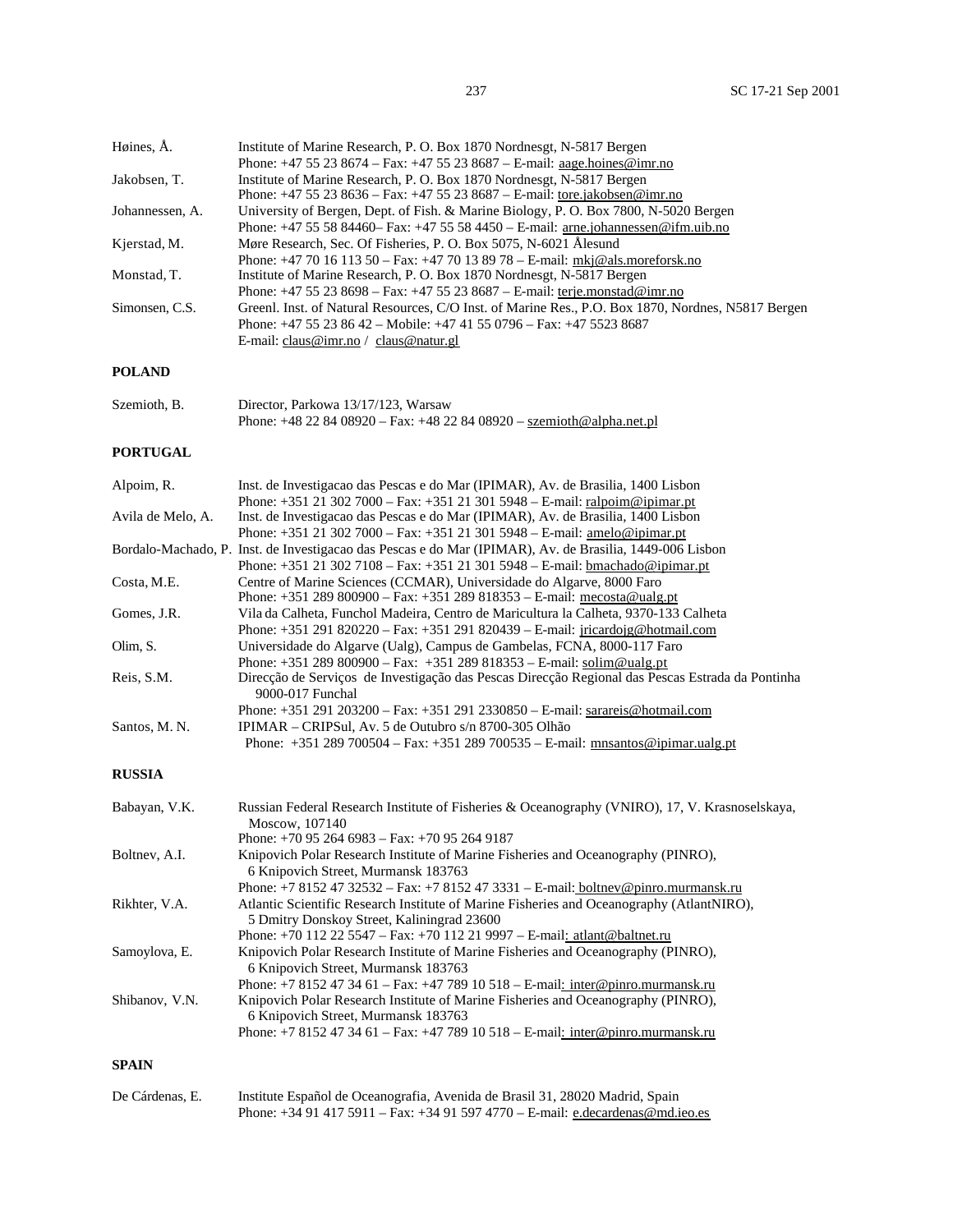| Duran, P.           | Instituto Español de Oceanografía. Programa de Pesquerías Lejanas. Centro Oceanográfico<br>de Vigo. Apartado 1552, 36280 Vigo, Spain |
|---------------------|--------------------------------------------------------------------------------------------------------------------------------------|
|                     | Phone: +34 986 492111 - Fax: +34 986 492351 - E-mail: pablo.duran@vi.ieo.es                                                          |
|                     |                                                                                                                                      |
| Garabana-Barro, D.  | Barrolnstitute of Marine Research, Eduardo Cabello, 636208 Vigo, Spain                                                               |
|                     | Phone: +34 86 29 27 62 - Fax: +34 86 23 1930 - E-mail: lola@iim.csic.es                                                              |
| Gil, J.             | Instituto Español de Oceanografia, unidad de Cádiz, Puerto Pesquero, juelle de Levante                                               |
|                     | s/n. Apartado 2609, E-1106 Cádiz                                                                                                     |
|                     | Phone: $+3456262333 - Fax$ : $+3456263556 - E-mail$ : juan.gil@cd.ieo.es                                                             |
|                     | González Costas, G.F.Instituto Español de Oceanografia, Aptdo 1552, E-36280 Vigo (Pontevedra                                         |
|                     | Phone: +34 9 86 49 2111 – Fax: +34 9 86 49 2351 – E-mail: fernando.gonzalez@vi.ieo.es                                                |
| Junquera, S.        | Instituto Español de Oceanografia, Aptdo 1552, E-36280 Vigo (Pontevedra                                                              |
|                     | Phone: +34 9 86 49 2111 – Fax: +34 9 86 49 2351 – E-mail: susana.junquera@vi.jeo.es                                                  |
| Mayou, F.           | Institut de Ciencies Del Mar, CSIC, Pg. Joan de Borbo s/n, 08039 Barcelona                                                           |
|                     | Phone: +34 93 221 6416 - Fax: +34 93 221 7340 - E-mail: mayhnouf@icm-csic.es                                                         |
| Morales-Nin, B      | Director Natural Resources Department, CSIC/UIB-Institut mediterrani d'Estudis Avançats                                              |
|                     | Miguel Marques 21, 07190 Espories, Mallorca                                                                                          |
|                     | Phone: $+34971611721 - Fax: +34971611761 - E-mail: ieabmn@clust.uib.es$                                                              |
| Murua, H.           | Fisheries Resources – AZTI Foundation, Herrera Kaia, Portualde z/g, 20110 Pasaia, Basque Country                                     |
|                     | Phone: $+34943004800 - Fax$ : $+34943004801 - E-mail$ : hmurua@azti.es                                                               |
| Pastor, P.G.        | Unidad de Biologia Marina, Facultad de Ciencias, Universidad de Alicante, E-03080 Alicante                                           |
|                     | Phone: $+34965929433 - Fax: +34955903464 - E-mail: pabgarciapastor@latinmail.com$                                                    |
| Palomera, I.        | Institut de Ciìncies de Mar, P. Maritim de la Barcelonete, 39, 08003 Barcelona                                                       |
|                     | Phone: $+34932309554 - Fax$ : $+34932309555 - E-mail$ : isabel@icm.csic.es                                                           |
| Piñerio Alvarez, C. | Instituto Español de Oceanografía. Programa de Pesquerías Lejanas. Centro Oceanográfico                                              |
|                     | de Vigo. Apartado 1552, 36280 Vigo                                                                                                   |
|                     | Pone: +34 986 49 2111 – Fax: +34 986 49 2351 – E-mail: carmen.pineiro@vi.ieo.es                                                      |
| Ramos, A.           | Instituto Español de Oceanografia, Centro Oceanográfico de Málaga, Puerto Pesquero s/n,                                              |
|                     | E-29640 Fuengirola (Málaga)                                                                                                          |
|                     | Phone: $+34952476955 - Fax: +34952463808 - E-mail: ana.ramos@ma.ico.es$                                                              |
| Saborido-Rey, F.    | Instituto Investigaciones Marinas, Eduardo Cabello 6, 36208 Vigo                                                                     |
|                     | Phone: +34 986 21 4466 - Fax: +34 986 29 2762 - E-mail: $frac@$ im.csic.es                                                           |
| Sampedro, M.P.      | Instituto Español de Oceanografia, Mulle de Ánimas s/n, 15001-A Coruña                                                               |
|                     | Phone: $+34981205362 - Fax$ : $+34981229077 - E-mail$ : paz.sampedro@co.ieo.es                                                       |
| Sarda, F.           | Institut de Ciìncies de Mar s/n, Pg. Joian de Borbó s/n, 08039 Barcelona                                                             |
|                     | Phone: $+34932216416 - Fax$ : $+34932217340 - E-mail$ : siscu@icm.csic.es                                                            |
| Sobrino, I.         | Instituto Español de Oceanografia, unidad de Cádiz, Puerto Pesquero, juelle de Levante                                               |
|                     | s/n. Apartado 2609, E-1106 Cádiz                                                                                                     |
|                     | Phone: $+34\,56\,26\,2333 - Fax$ : $+34\,56\,26\,3556 - E$ -mail: ignacio.sobrino@cd.ieo.es                                          |
| Vazquez, A.         | Instituto de Investigaciones Marinas, Eduardo Cabello 6, 36208 Vigo                                                                  |
|                     | Phone: +34 9 86 23 1930 - Fax: +34 9 86 29 2762 - E-mail: avazquez@iim.csic.es                                                       |
|                     |                                                                                                                                      |

## **UNITED KINGDOM**

| Crozier, P.  | Scottish Association for Marine Science, Dunstaffnage Marine Laboratory, Oban, Argyll PA34 4AD    |
|--------------|---------------------------------------------------------------------------------------------------|
|              | E-mail: pcroz@dml.ac.uk                                                                           |
| Hoydal, K.   | NEAFC, 22 Berners Street, London W37 1DY                                                          |
|              | Phone: $+44\,7631\,0016 - Fax$ : $+44\,7636\,0225 - K.Hoydal@fish.maff.gov.uk$                    |
| Large, P. A. | CEFAS Fisheries Laboratory, Pakefield Road, Lowestoft (Suffolk), England NR330HT                  |
|              | Phone: $+44$ 1502 524 491 – Fax: $+44$ 1502 524 511 – E-mail: p.a.large@cefas.co.uk               |
| Rolles, B.   | Fish Stocks & Conservation, Sea Fish.Div., The Scottish Executive Rural Affairs Department,       |
|              | Pentland House, 47 Robb's Loan, Edinburgh EH14 1TV, Scotland                                      |
|              | Phone: $+44$ 131 244 3358 – Fax: $+44$ 131 244 6288 – E-mail: benjamin.rolles@scotland.gsi.gov.uk |
| Swan, S.C.   | Scottish Association for Marine Science, Dunstaffnage Mar. Lab., Oban, Argyll, PA34 4AD           |
|              | Phone: $+4401631559223 - Fax$ : $+4401631559001 - E-mail$ : scs@dml.ac.uk                         |
| Trathan, P.  | BioSciences Div., British Antarctic Survey, High Cross, Madingley Road, Cambridge CB3 OET         |
|              | Phone: $+44$ (0) 1223 221602 – Fax: $+44$ (0) 1223 362616 – E-mail: pnt@pcmail.nerc-bas.ac.uk     |

## **UNITED STATES OF AMERICA**

| Correia, S. J. | Massachusetts Division of Marine Fisheries, 50A Portside Drive, Pocasset, MA 02559       |
|----------------|------------------------------------------------------------------------------------------|
|                | Phone: +508-563-1779 Ext. 111 – Fax: + 508-563-5482 – E-mail: steven.correia@state.ma.us |